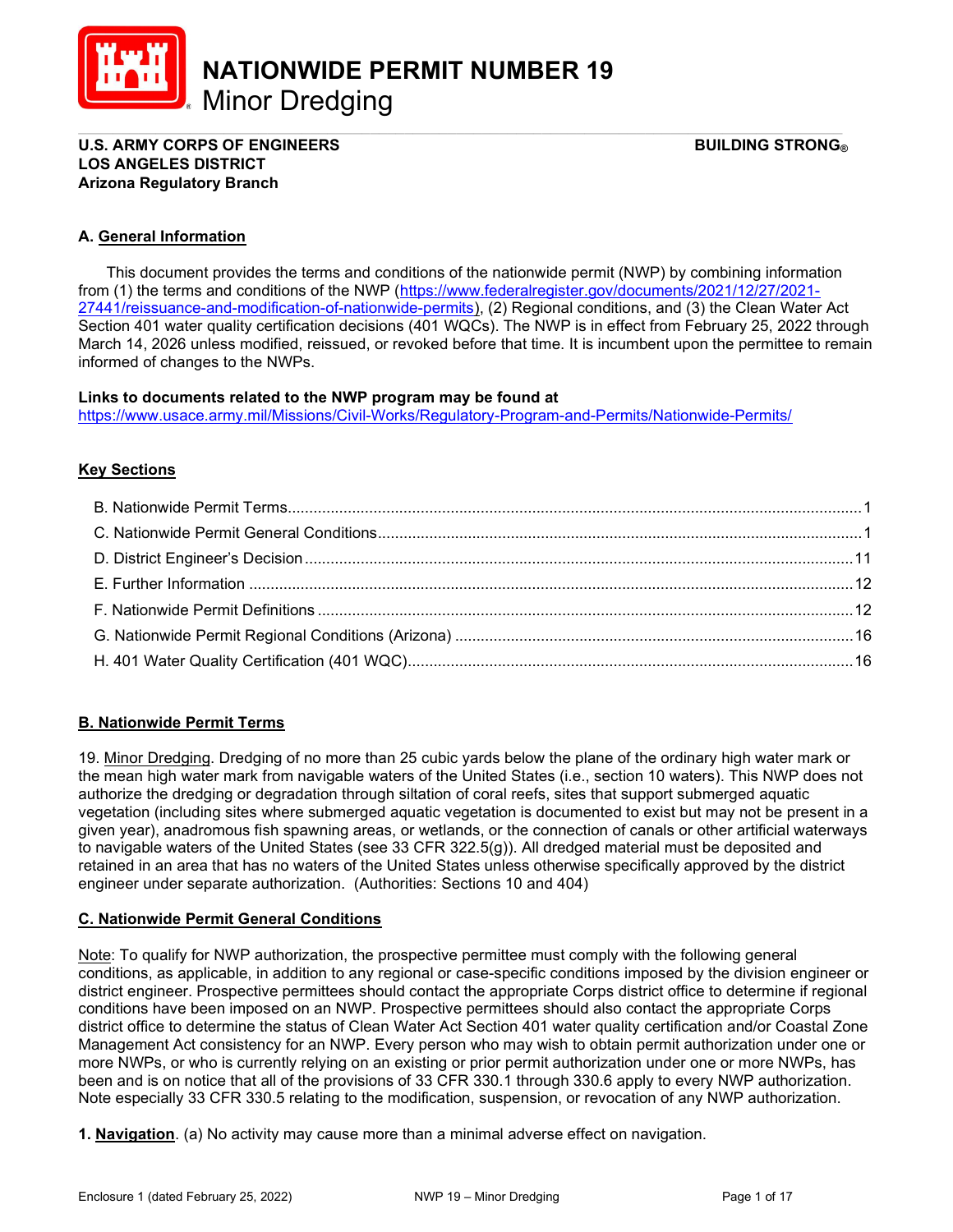(b) Any safety lights and signals prescribed by the U.S. Coast Guard, through regulations or otherwise, must be installed and maintained at the permittee's expense on authorized facilities in navigable waters of the United States.

(c) The permittee understands and agrees that, if future operations by the United States require the removal, relocation, or other alteration, of the structure or work herein authorized, or if, in the opinion of the Secretary of the Army or his or her authorized representative, said structure or work shall cause unreasonable obstruction to the free navigation of the navigable waters, the permittee will be required, upon due notice from the Corps of Engineers, to remove, relocate, or alter the structural work or obstructions caused thereby, without expense to the United States. No claim shall be made against the United States on account of any such removal or alteration.

2. Aquatic Life Movements. No activity may substantially disrupt the necessary life cycle movements of those species of aquatic life indigenous to the waterbody, including those species that normally migrate through the area, unless the activity's primary purpose is to impound water. All permanent and temporary crossings of waterbodies shall be suitably culverted, bridged, or otherwise designed and constructed to maintain low flows to sustain the movement of those aquatic species. If a bottomless culvert cannot be used, then the crossing should be designed and constructed to minimize adverse effects to aquatic life movements.

3. Spawning Areas. Activities in spawning areas during spawning seasons must be avoided to the maximum extent practicable. Activities that result in the physical destruction (e.g., through excavation, fill, or downstream smothering by substantial turbidity) of an important spawning area are not authorized.

4. Migratory Bird Breeding Areas. Activities in waters of the United States that serve as breeding areas for migratory birds must be avoided to the maximum extent practicable.

5. Shellfish Beds. No activity may occur in areas of concentrated shellfish populations, unless the activity is directly related to a shellfish harvesting activity authorized by NWPs 4 and 48, or is a shellfish seeding or habitat restoration activity authorized by NWP 27.

6. Suitable Material. No activity may use unsuitable material (e.g., trash, debris, car bodies, asphalt, etc.). Material used for construction or discharged must be free from toxic pollutants in toxic amounts (see section 307 of the Clean Water Act).

7. Water Supply Intakes. No activity may occur in the proximity of a public water supply intake, except where the activity is for the repair or improvement of public water supply intake structures or adjacent bank stabilization.

8. Adverse Effects From Impoundments. If the activity creates an impoundment of water, adverse effects to the aquatic system due to accelerating the passage of water, and/or restricting its flow must be minimized to the maximum extent practicable.

9. Management of Water Flows. To the maximum extent practicable, the pre-construction course, condition, capacity, and location of open waters must be maintained for each activity, including stream channelization, storm water management activities, and temporary and permanent road crossings, except as provided below. The activity must be constructed to withstand expected high flows. The activity must not restrict or impede the passage of normal or high flows, unless the primary purpose of the activity is to impound water or manage high flows. The activity may alter the pre-construction course, condition, capacity, and location of open waters if it benefits the aquatic environment (e.g., stream restoration or relocation activities).

10. Fills Within 100-Year Floodplains. The activity must comply with applicable FEMA-approved state or local floodplain management requirements.

11. Equipment. Heavy equipment working in wetlands or mudflats must be placed on mats, or other measures must be taken to minimize soil disturbance.

12. Soil Erosion and Sediment Controls. Appropriate soil erosion and sediment controls must be used and maintained in effective operating condition during construction, and all exposed soil and other fills, as well as any work below the ordinary high water mark or high tide line, must be permanently stabilized at the earliest practicable date. Permittees are encouraged to perform work within waters of the United States during periods of low-flow or no-flow, or during low tides.

13. Removal of Temporary Structures and Fills. Temporary structures must be removed, to the maximum extent practicable, after their use has been discontinued. Temporary fills must be removed in their entirety and the affected areas returned to pre-construction elevations. The affected areas must be revegetated, as appropriate.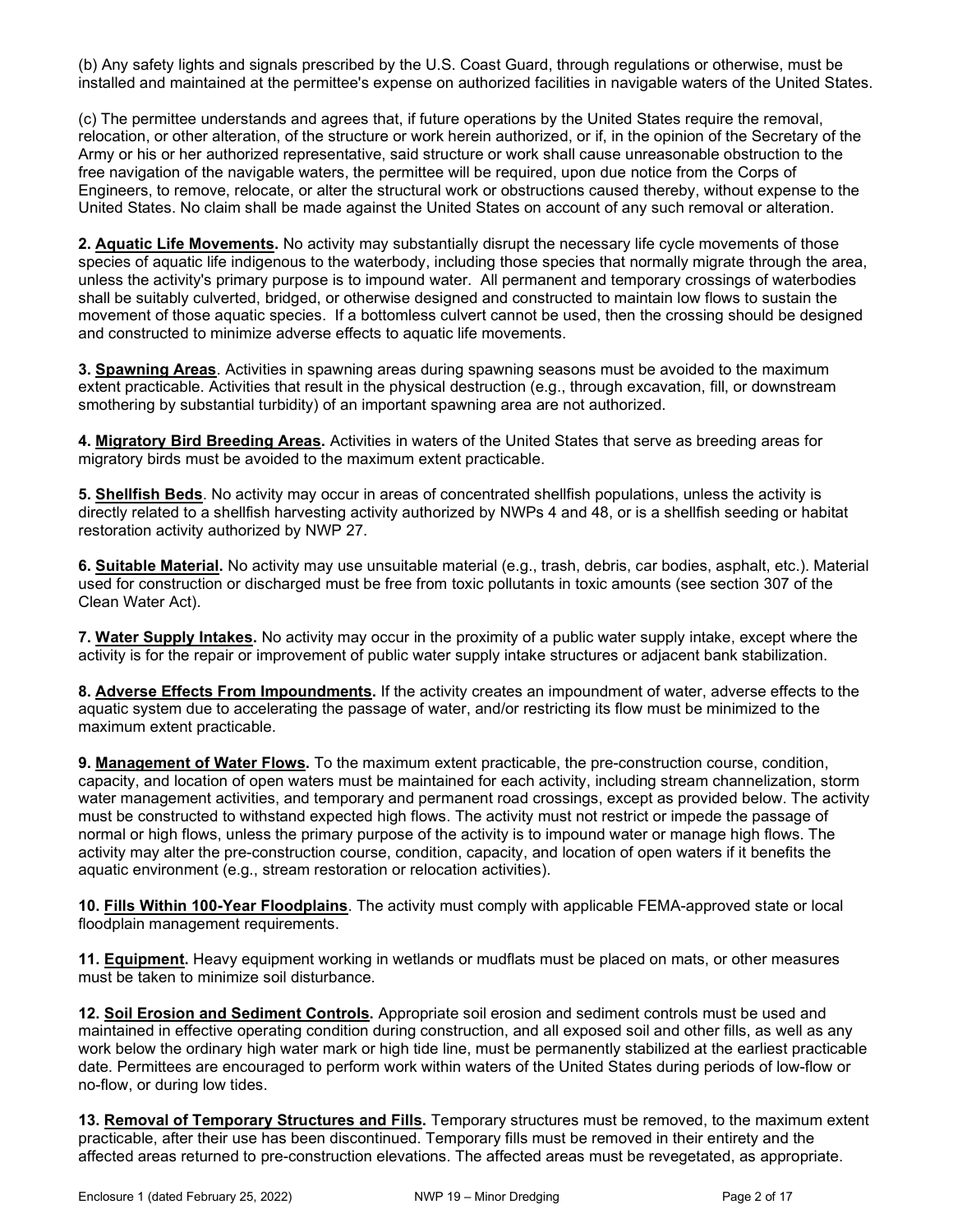14. Proper Maintenance. Any authorized structure or fill shall be properly maintained, including maintenance to ensure public safety and compliance with applicable NWP general conditions, as well as any activity-specific conditions added by the district engineer to an NWP authorization.

15. Single and Complete Project. The activity must be a single and complete project. The same NWP cannot be used more than once for the same single and complete project.

16. Wild and Scenic Rivers. (a) No NWP activity may occur in a component of the National Wild and Scenic River System, or in a river officially designated by Congress as a "study river" for possible inclusion in the system while the river is in an official study status, unless the appropriate Federal agency with direct management responsibility for such river, has determined in writing that the proposed activity will not adversely affect the Wild and Scenic River designation or study status.

(b) If a proposed NWP activity will occur in a component of the National Wild and Scenic River System, or in a river officially designated by Congress as a "study river" for possible inclusion in the system while the river is in an official study status, the permittee must submit a pre-construction notification (see general condition 32). The district engineer will coordinate the PCN with the Federal agency with direct management responsibility for that river. Permittees shall not begin the NWP activity until notified by the district engineer that the Federal agency with direct management responsibility for that river has determined in writing that the proposed NWP activity will not adversely affect the Wild and Scenic River designation or study status.

(c) Information on Wild and Scenic Rivers may be obtained from the appropriate Federal land management agency responsible for the designated Wild and Scenic River or study river (e.g., National Park Service, U.S. Forest Service, Bureau of Land Management, U.S. Fish and Wildlife Service). Information on these rivers is also available at: http://www.rivers.gov/.

17. Tribal Rights. No activity or its operation may impair reserved tribal rights, including, but not limited to, reserved water rights and treaty fishing and hunting rights.

18. Endangered Species. (a) No activity is authorized under any NWP which is likely to directly or indirectly jeopardize the continued existence of a threatened or endangered species or a species proposed for such designation, as identified under the Federal Endangered Species Act (ESA), or which will directly or indirectly destroy or adversely modify designated critical habitat or critical habitat proposed for such designation. No activity is authorized under any NWP which "may affect" a listed species or critical habitat, unless ESA section 7 consultation addressing the consequences of the proposed activity on listed species or critical habitat has been completed. See 50 CFR 402.02 for the definition of "effects of the action" for the purposes of ESA section 7 consultation, as well as 50 CFR 402.17, which provides further explanation under ESA section 7 regarding "activities that are reasonably certain to occur" and "consequences caused by the proposed action."

(b) Federal agencies should follow their own procedures for complying with the requirements of the ESA (see 33 CFR 330.4(f)(1)). If pre-construction notification is required for the proposed activity, the Federal permittee must provide the district engineer with the appropriate documentation to demonstrate compliance with those requirements. The district engineer will verify that the appropriate documentation has been submitted. If the appropriate documentation has not been submitted, additional ESA section 7 consultation may be necessary for the activity and the respective federal agency would be responsible for fulfilling its obligation under section 7 of the ESA.

(c) Non-federal permittees must submit a pre-construction notification to the district engineer if any listed species (or species proposed for listing) or designated critical habitat (or critical habitat proposed such designation) might be affected or is in the vicinity of the activity, or if the activity is located in designated critical habitat or critical habitat proposed for such designation, and shall not begin work on the activity until notified by the district engineer that the requirements of the ESA have been satisfied and that the activity is authorized. For activities that might affect Federally-listed endangered or threatened species (or species proposed for listing) or designated critical habitat (or critical habitat proposed for such designation), the pre-construction notification must include the name(s) of the endangered or threatened species (or species proposed for listing) that might be affected by the proposed activity or that utilize the designated critical habitat (or critical habitat proposed for such designation) that might be affected by the proposed activity. The district engineer will determine whether the proposed activity "may affect" or will have "no effect" to listed species and designated critical habitat and will notify the non-Federal applicant of the Corps' determination within 45 days of receipt of a complete pre-construction notification. For activities where the non-Federal applicant has identified listed species (or species proposed for listing) or designated critical habitat (or critical habitat proposed for such designation) that might be affected or is in the vicinity of the activity, and has so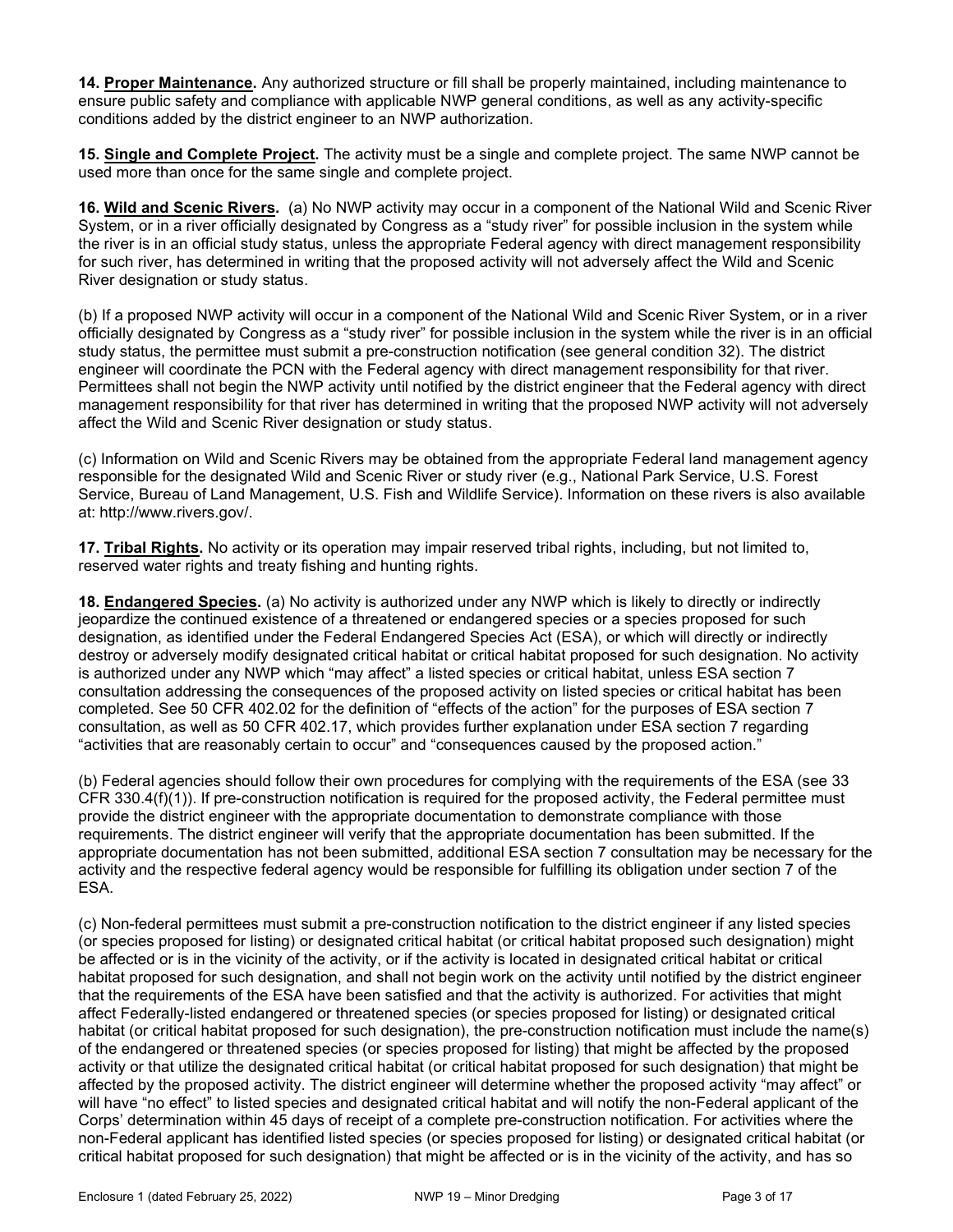notified the Corps, the applicant shall not begin work until the Corps has provided notification that the proposed activity will have "no effect" on listed species (or species proposed for listing or designated critical habitat (or critical habitat proposed for such designation), or until ESA section 7 consultation or conference has been completed. If the non-Federal applicant has not heard back from the Corps within 45 days, the applicant must still wait for notification from the Corps.

(d) As a result of formal or informal consultation or conference with the FWS or NMFS the district engineer may add species-specific permit conditions to the NWPs.

(e) Authorization of an activity by an NWP does not authorize the "take" of a threatened or endangered species as defined under the ESA. In the absence of separate authorization (e.g., an ESA Section 10 Permit, a Biological Opinion with "incidental take" provisions, etc.) from the FWS or the NMFS, the Endangered Species Act prohibits any person subject to the jurisdiction of the United States to take a listed species, where "take" means to harass, harm, pursue, hunt, shoot, wound, kill, trap, capture, or collect, or to attempt to engage in any such conduct. The word "harm" in the definition of "take'' means an act which actually kills or injures wildlife. Such an act may include significant habitat modification or degradation where it actually kills or injures wildlife by significantly impairing essential behavioral patterns, including breeding, feeding or sheltering.

(f) If the non-federal permittee has a valid ESA section  $10(a)(1)(B)$  incidental take permit with an approved Habitat Conservation Plan for a project or a group of projects that includes the proposed NWP activity, the non-federal applicant should provide a copy of that ESA section 10(a)(1)(B) permit with the PCN required by paragraph (c) of this general condition. The district engineer will coordinate with the agency that issued the ESA section 10(a)(1)(B) permit to determine whether the proposed NWP activity and the associated incidental take were considered in the internal ESA section 7 consultation conducted for the ESA section 10(a)(1)(B) permit. If that coordination results in concurrence from the agency that the proposed NWP activity and the associated incidental take were considered in the internal ESA section 7 consultation for the ESA section 10(a)(1)(B) permit, the district engineer does not need to conduct a separate ESA section 7 consultation for the proposed NWP activity. The district engineer will notify the non-federal applicant within 45 days of receipt of a complete pre-construction notification whether the ESA section 10(a)(1)(B) permit covers the proposed NWP activity or whether additional ESA section 7 consultation is required.

(g) Information on the location of threatened and endangered species and their critical habitat can be obtained directly from the offices of the FWS and NMFS or their world wide web pages at http://www.fws.gov/ or http://www.fws.gov/ipac and http://www.nmfs.noaa.gov/pr/species/esa/ respectively.

19. Migratory Birds and Bald and Golden Eagles. The permittee is responsible for ensuring that an action authorized by an NWP complies with the Migratory Bird Treaty Act and the Bald and Golden Eagle Protection Act. The permittee is responsible for contacting the appropriate local office of the U.S. Fish and Wildlife Service to determine what measures, if any, are necessary or appropriate to reduce adverse effects to migratory birds or eagles, including whether "incidental take" permits are necessary and available under the Migratory Bird Treaty Act or Bald and Golden Eagle Protection Act for a particular activity.

20. Historic Properties. (a) No activity is authorized under any NWP which may have the potential to cause effects to properties listed, or eligible for listing, in the National Register of Historic Places until the requirements of Section 106 of the National Historic Preservation Act (NHPA) have been satisfied.

(b) Federal permittees should follow their own procedures for complying with the requirements of section 106 of the National Historic Preservation Act (see 33 CFR 330.4(g)(1)). If pre-construction notification is required for the proposed NWP activity, the Federal permittee must provide the district engineer with the appropriate documentation to demonstrate compliance with those requirements. The district engineer will verify that the appropriate documentation has been submitted. If the appropriate documentation is not submitted, then additional consultation under section 106 may be necessary. The respective federal agency is responsible for fulfilling its obligation to comply with section 106.

(c) Non-federal permittees must submit a pre-construction notification to the district engineer if the NWP activity might have the potential to cause effects to any historic properties listed on, determined to be eligible for listing on, or potentially eligible for listing on the National Register of Historic Places, including previously unidentified properties. For such activities, the pre-construction notification must state which historic properties might have the potential to be affected by the proposed NWP activity or include a vicinity map indicating the location of the historic properties or the potential for the presence of historic properties. Assistance regarding information on the location of, or potential for, the presence of historic properties can be sought from the State Historic Preservation Officer, Tribal Historic Preservation Officer, or designated tribal representative, as appropriate, and the National Register of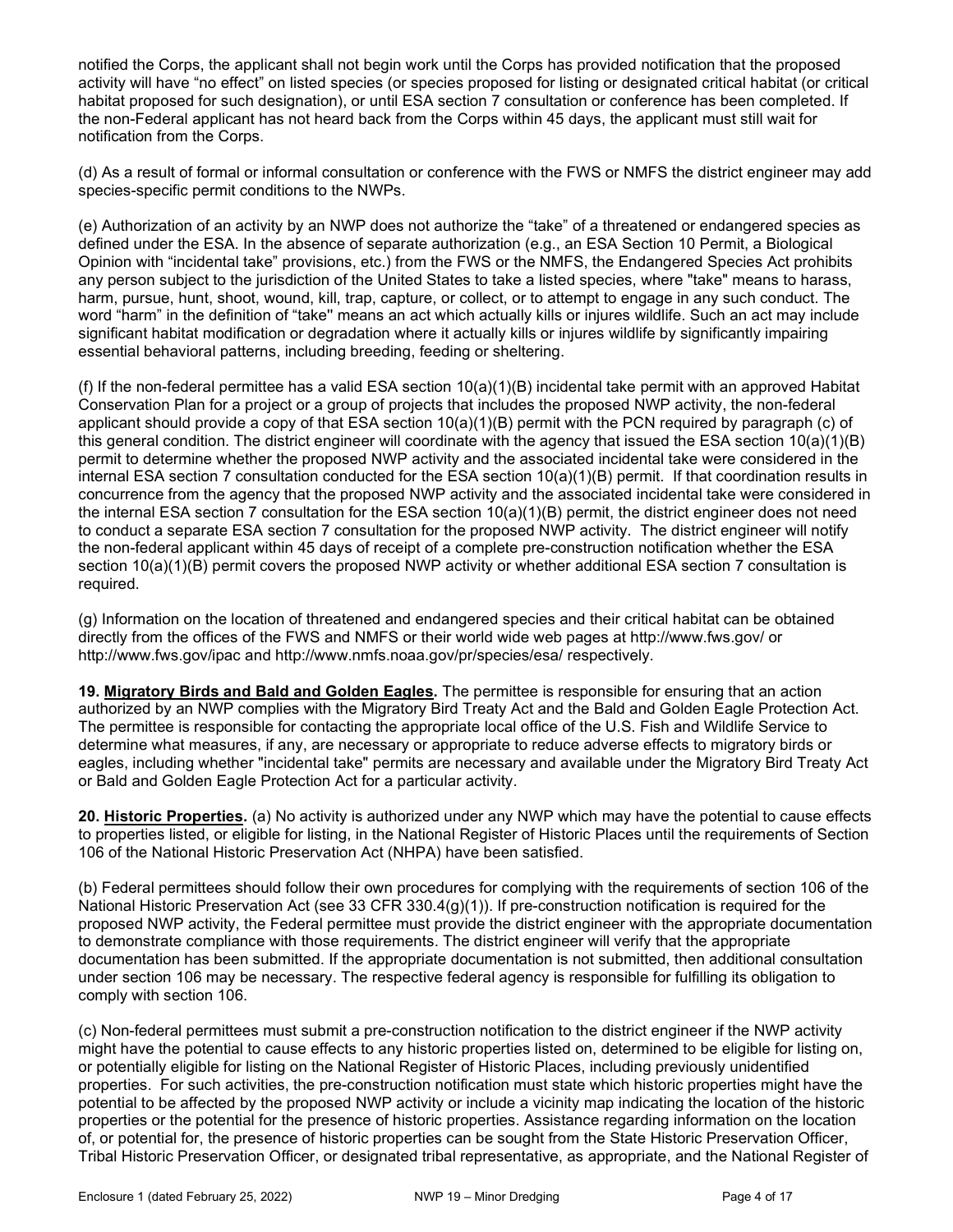Historic Places (see 33 CFR 330.4(g)). When reviewing pre-construction notifications, district engineers will comply with the current procedures for addressing the requirements of section 106 of the National Historic Preservation Act. The district engineer shall make a reasonable and good faith effort to carry out appropriate identification efforts commensurate with potential impacts, which may include background research, consultation, oral history interviews, sample field investigation, and/or field survey. Based on the information submitted in the PCN and these identification efforts, the district engineer shall determine whether the proposed NWP activity has the potential to cause effects on the historic properties. Section 106 consultation is not required when the district engineer determines that the activity does not have the potential to cause effects on historic properties (see 36 CFR 800.3(a)). Section 106 consultation is required when the district engineer determines that the activity has the potential to cause effects on historic properties. The district engineer will conduct consultation with consulting parties identified under 36 CFR 800.2(c) when he or she makes any of the following effect determinations for the purposes of section 106 of the NHPA: no historic properties affected, no adverse effect, or adverse effect.

(d) Where the non-Federal applicant has identified historic properties on which the proposed NWP activity might have the potential to cause effects and has so notified the Corps, the non-Federal applicant shall not begin the activity until notified by the district engineer either that the activity has no potential to cause effects to historic properties or that NHPA section 106 consultation has been completed. For non-federal permittees, the district engineer will notify the prospective permittee within 45 days of receipt of a complete pre-construction notification whether NHPA section 106 consultation is required. If NHPA section 106 consultation is required, the district engineer will notify the non-Federal applicant that he or she cannot begin the activity until section 106 consultation is completed. If the non-Federal applicant has not heard back from the Corps within 45 days, the applicant must still wait for notification from the Corps.

(e) Prospective permittees should be aware that section 110k of the NHPA (54 U.S.C. 306113) prevents the Corps from granting a permit or other assistance to an applicant who, with intent to avoid the requirements of section 106 of the NHPA, has intentionally significantly adversely affected a historic property to which the permit would relate, or having legal power to prevent it, allowed such significant adverse effect to occur, unless the Corps, after consultation with the Advisory Council on Historic Preservation (ACHP), determines that circumstances justify granting such assistance despite the adverse effect created or permitted by the applicant. If circumstances justify granting the assistance, the Corps is required to notify the ACHP and provide documentation specifying the circumstances, the degree of damage to the integrity of any historic properties affected, and proposed mitigation. This documentation must include any views obtained from the applicant, SHPO/THPO, appropriate Indian tribes if the undertaking occurs on or affects historic properties on tribal lands or affects properties of interest to those tribes, and other parties known to have a legitimate interest in the impacts to the permitted activity on historic properties.

21. Discovery of Previously Unknown Remains and Artifacts. Permittees that discover any previously unknown historic, cultural or archeological remains and artifacts while accomplishing the activity authorized by an NWP, they must immediately notify the district engineer of what they have found, and to the maximum extent practicable, avoid construction activities that may affect the remains and artifacts until the required coordination has been completed. The district engineer will initiate the Federal, Tribal, and state coordination required to determine if the items or remains warrant a recovery effort or if the site is eligible for listing in the National Register of Historic Places.

22. Designated Critical Resource Waters. Critical resource waters include, NOAA-managed marine sanctuaries and marine monuments, and National Estuarine Research Reserves. The district engineer may designate, after notice and opportunity for public comment, additional waters officially designated by a state as having particular environmental or ecological significance, such as outstanding national resource waters or state natural heritage sites. The district engineer may also designate additional critical resource waters after notice and opportunity for public comment.

(a) Discharges of dredged or fill material into waters of the United States are not authorized by NWPs 7, 12, 14, 16, 17, 21, 29, 31, 35, 39, 40, 42, 43, 44, 49, 50, 51, 52, 57 and 58 for any activity within, or directly affecting, critical resource waters, including wetlands adjacent to such waters.

(b) For NWPs 3, 8, 10, 13, 15, 18, 19, 22, 23, 25, 27, 28, 30, 33, 34, 36, 37, 38, and 54, notification is required in accordance with general condition 32, for any activity proposed by permittees in the designated critical resource waters including wetlands adjacent to those waters. The district engineer may authorize activities under these NWPs only after she or he determines that the impacts to the critical resource waters will be no more than minimal.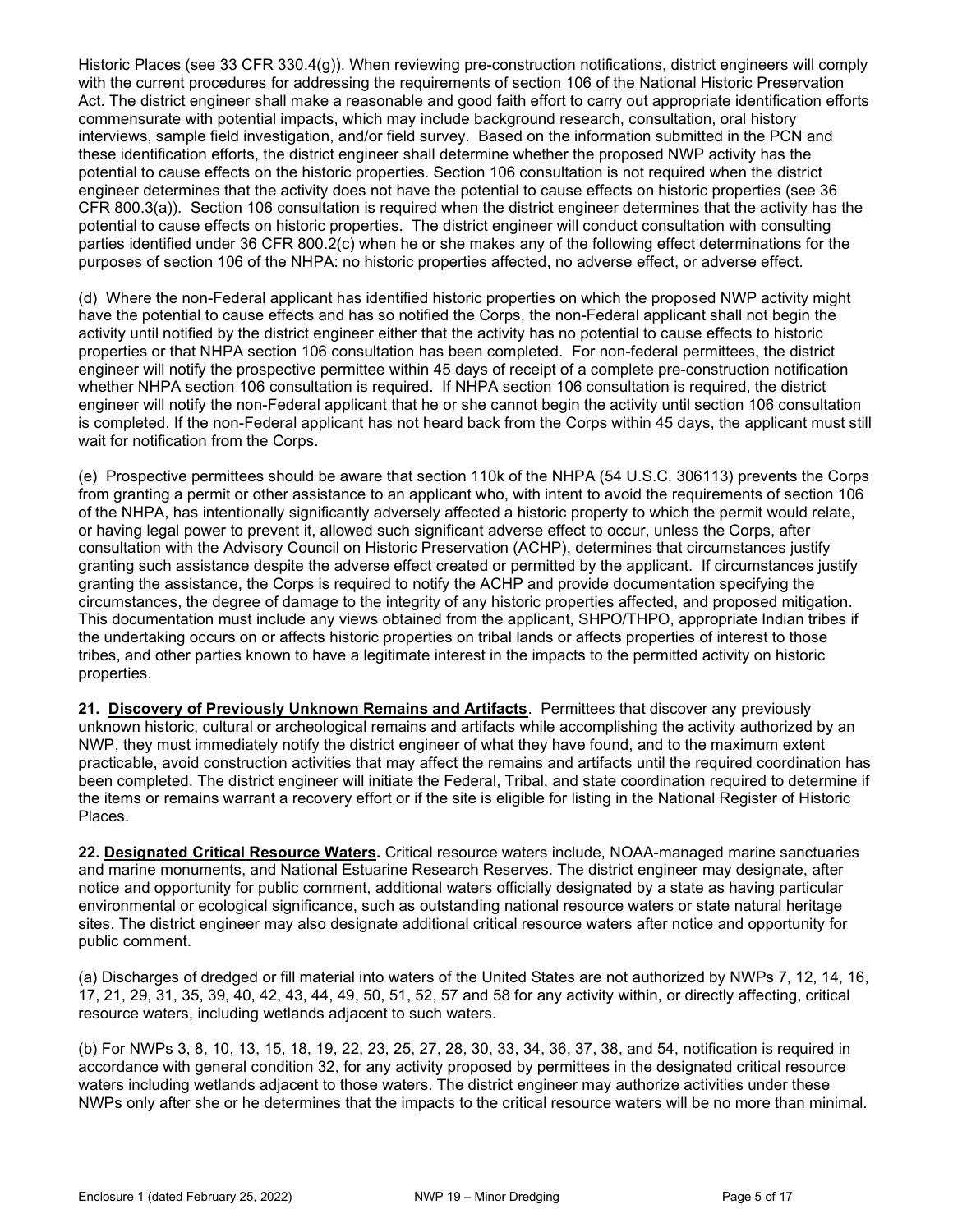23. Mitigation. The district engineer will consider the following factors when determining appropriate and practicable mitigation necessary to ensure that the individual and cumulative adverse environmental effects are no more than minimal:

(a) The activity must be designed and constructed to avoid and minimize adverse effects, both temporary and permanent, to waters of the United States to the maximum extent practicable at the project site (i.e., on site).

(b) Mitigation in all its forms (avoiding, minimizing, rectifying, reducing, or compensating for resource losses) will be required to the extent necessary to ensure that the individual and cumulative adverse environmental effects are no more than minimal.

(c) Compensatory mitigation at a minimum one-for-one ratio will be required for all wetland losses that exceed 1/10 acre and require pre-construction notification, unless the district engineer determines in writing that either some other form of mitigation would be more environmentally appropriate or the adverse environmental effects of the proposed activity are no more than minimal, and provides an activity-specific waiver of this requirement. For wetland losses of 1/10-acre or less that require pre-construction notification, the district engineer may determine on a case-by-case basis that compensatory mitigation is required to ensure that the activity results in only minimal adverse environmental effects.

(d) Compensatory mitigation at a minimum one-for-one ratio will be required for all losses of stream bed that exceed 3/100-acre and require pre-construction notification, unless the district engineer determines in writing that either some other form of mitigation would be more environmentally appropriate or the adverse environmental effects of the proposed activity are no more than minimal, and provides an activity-specific waiver of this requirement. This compensatory mitigation requirement may be satisfied through the restoration or enhancement of riparian areas next to streams in accordance with paragraph (e) of this general condition. For losses of stream bed of 3/100-acre or less that require pre-construction notification, the district engineer may determine on a case-bycase basis that compensatory mitigation is required to ensure that the activity results in only minimal adverse environmental effects. Compensatory mitigation for losses of streams should be provided, if practicable, through stream rehabilitation, enhancement, or preservation, since streams are difficult-to-replace resources (see 33 CFR 332.3(e)(3)).

(e) Compensatory mitigation plans for NWP activities in or near streams or other open waters will normally include a requirement for the restoration or enhancement, maintenance, and legal protection (e.g., conservation easements) of riparian areas next to open waters. In some cases, the restoration or maintenance/protection of riparian areas may be the only compensatory mitigation required. If restoring riparian areas involves planting vegetation, only native species should be planted. The width of the required riparian area will address documented water quality or aquatic habitat loss concerns. Normally, the riparian area will be 25 to 50 feet wide on each side of the stream, but the district engineer may require slightly wider riparian areas to address documented water quality or habitat loss concerns. If it is not possible to restore or maintain/protect a riparian area on both sides of a stream, or if the waterbody is a lake or coastal waters, then restoring or maintaining/protecting a riparian area along a single bank or shoreline may be sufficient. Where both wetlands and open waters exist on the project site, the district engineer will determine the appropriate compensatory mitigation (e.g., riparian areas and/or wetlands compensation) based on what is best for the aquatic environment on a watershed basis. In cases where riparian areas are determined to be the most appropriate form of minimization or compensatory mitigation, the district engineer may waive or reduce the requirement to provide wetland compensatory mitigation for wetland losses.

(f) Compensatory mitigation projects provided to offset losses of aquatic resources must comply with the applicable provisions of 33 CFR part 332.

(1) The prospective permittee is responsible for proposing an appropriate compensatory mitigation option if compensatory mitigation is necessary to ensure that the activity results in no more than minimal adverse environmental effects. For the NWPs, the preferred mechanism for providing compensatory mitigation is mitigation bank credits or in-lieu fee program credits (see 33 CFR 332.3(b)(2) and (3)). However, if an appropriate number and type of mitigation bank or in-lieu credits are not available at the time the PCN is submitted to the district engineer, the district engineer may approve the use of permittee-responsible mitigation.

(2) The amount of compensatory mitigation required by the district engineer must be sufficient to ensure that the authorized activity results in no more than minimal individual and cumulative adverse environmental effects (see 33 CFR 330.1(e)(3)). (See also 33 CFR 332.3(f).)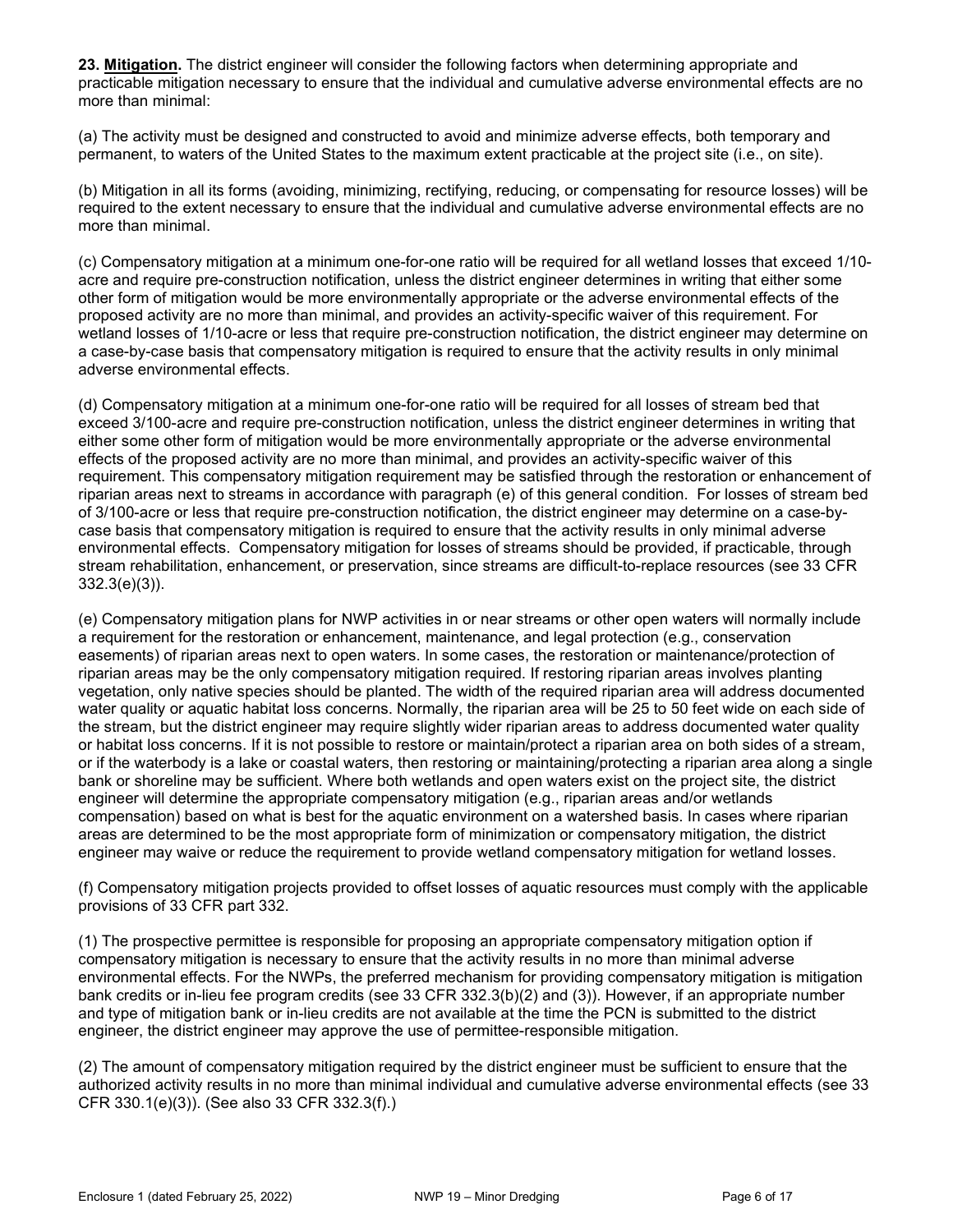(3) Since the likelihood of success is greater and the impacts to potentially valuable uplands are reduced, aquatic resource restoration should be the first compensatory mitigation option considered for permittee-responsible mitigation.

(4) If permittee-responsible mitigation is the proposed option, the prospective permittee is responsible for submitting a mitigation plan. A conceptual or detailed mitigation plan may be used by the district engineer to make the decision on the NWP verification request, but a final mitigation plan that addresses the applicable requirements of 33 CFR 332.4(c)(2) through (14) must be approved by the district engineer before the permittee begins work in waters of the United States, unless the district engineer determines that prior approval of the final mitigation plan is not practicable or not necessary to ensure timely completion of the required compensatory mitigation (see 33 CFR 332.3(k)(3)). If permittee-responsible mitigation is the proposed option, and the proposed compensatory mitigation site is located on land in which another federal agency holds an easement, the district engineer will coordinate with that federal agency to determine if proposed compensatory mitigation project is compatible with the terms of the easement.

(5) If mitigation bank or in-lieu fee program credits are the proposed option, the mitigation plan needs to address only the baseline conditions at the impact site and the number of credits to be provided (see 33 CFR 332.4(c)(1)(ii)).

(6) Compensatory mitigation requirements (e.g., resource type and amount to be provided as compensatory mitigation, site protection, ecological performance standards, monitoring requirements) may be addressed through conditions added to the NWP authorization, instead of components of a compensatory mitigation plan (see 33 CFR 332.4(c)(1)(ii)).

(g) Compensatory mitigation will not be used to increase the acreage losses allowed by the acreage limits of the NWPs. For example, if an NWP has an acreage limit of 1/2-acre, it cannot be used to authorize any NWP activity resulting in the loss of greater than 1/2-acre of waters of the United States, even if compensatory mitigation is provided that replaces or restores some of the lost waters. However, compensatory mitigation can and should be used, as necessary, to ensure that an NWP activity already meeting the established acreage limits also satisfies the no more than minimal impact requirement for the NWPs.

(h) Permittees may propose the use of mitigation banks, in-lieu fee programs, or permittee-responsible mitigation. When developing a compensatory mitigation proposal, the permittee must consider appropriate and practicable options consistent with the framework at 33 CFR 332.3(b). For activities resulting in the loss of marine or estuarine resources, permittee-responsible mitigation may be environmentally preferable if there are no mitigation banks or in-lieu fee programs in the area that have marine or estuarine credits available for sale or transfer to the permittee. For permittee-responsible mitigation, the special conditions of the NWP verification must clearly indicate the party or parties responsible for the implementation and performance of the compensatory mitigation project, and, if required, its long-term management.

(i) Where certain functions and services of waters of the United States are permanently adversely affected by a regulated activity, such as discharges of dredged or fill material into waters of the United States that will convert a forested or scrub-shrub wetland to a herbaceous wetland in a permanently maintained utility line right-of-way, mitigation may be required to reduce the adverse environmental effects of the activity to the no more than minimal level.

24. Safety of Impoundment Structures. To ensure that all impoundment structures are safely designed, the district engineer may require non-Federal applicants to demonstrate that the structures comply with established state or federal, dam safety criteria or have been designed by qualified persons. The district engineer may also require documentation that the design has been independently reviewed by similarly qualified persons, and appropriate modifications made to ensure safety.

25. Water Quality. (a) Where the certifying authority (state, authorized tribe, or EPA, as appropriate) has not previously certified compliance of an NWP with CWA section 401, a CWA section 401 water quality certification for the proposed discharge must be obtained or waived (see 33 CFR 330.4(c)). If the permittee cannot comply with all of the conditions of a water quality certification previously issued by certifying authority for the issuance of the NWP, then the permittee must obtain a water quality certification or waiver for the proposed discharge in order for the activity to be authorized by an NWP.

(b) If the NWP activity requires pre-construction notification and the certifying authority has not previously certified compliance of an NWP with CWA section 401, the proposed discharge is not authorized by an NWP until water quality certification is obtained or waived. If the certifying authority issues a water quality certification for the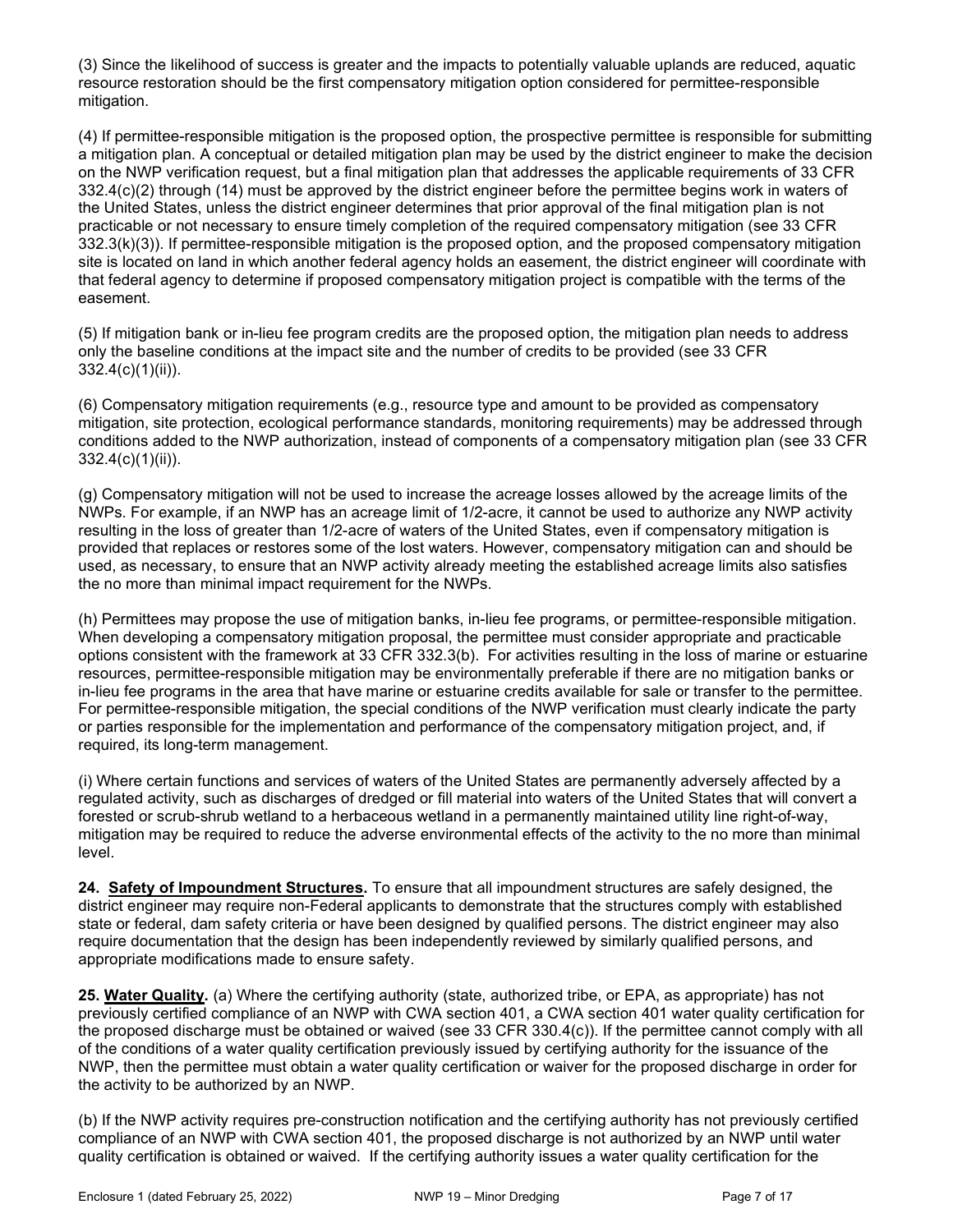proposed discharge, the permittee must submit a copy of the certification to the district engineer. The discharge is not authorized by an NWP until the district engineer has notified the permittee that the water quality certification requirement has been satisfied by the issuance of a water quality certification or a waiver.

(c) The district engineer or certifying authority may require additional water quality management measures to ensure that the authorized activity does not result in more than minimal degradation of water quality.

26. Coastal Zone Management. In coastal states where an NWP has not previously received a state coastal zone management consistency concurrence, an individual state coastal zone management consistency concurrence must be obtained, or a presumption of concurrence must occur (see 33 CFR 330.4(d)). If the permittee cannot comply with all of the conditions of a coastal zone management consistency concurrence previously issued by the state, then the permittee must obtain an individual coastal zone management consistency concurrence or presumption of concurrence in order for the activity to be authorized by an NWP. The district engineer or a state may require additional measures to ensure that the authorized activity is consistent with state coastal zone management requirements.

27. Regional and Case-By-Case Conditions. The activity must comply with any regional conditions that may have been added by the Division Engineer (see 33 CFR 330.4(e)) and with any case specific conditions added by the Corps or by the state, Indian Tribe, or U.S. EPA in its CWA section 401 Water Quality Certification, or by the state in its Coastal Zone Management Act consistency determination.

28. Use of Multiple Nationwide Permits. The use of more than one NWP for a single and complete project is authorized, subject to the following restrictions:

(a) If only one of the NWPs used to authorize the single and complete project has a specified acreage limit, the acreage loss of waters of the United States cannot exceed the acreage limit of the NWP with the highest specified acreage limit. For example, if a road crossing over tidal waters is constructed under NWP 14, with associated bank stabilization authorized by NWP 13, the maximum acreage loss of waters of the United States for the total project cannot exceed 1/3-acre.

(b) If one or more of the NWPs used to authorize the single and complete project has specified acreage limits, the acreage loss of waters of the United States authorized by those NWPs cannot exceed their respective specified acreage limits. For example, if a commercial development is constructed under NWP 39, and the single and complete project includes the filling of an upland ditch authorized by NWP 46, the maximum acreage loss of waters of the United States for the commercial development under NWP 39 cannot exceed 1/2-acre, and the total acreage loss of waters of United States due to the NWP 39 and 46 activities cannot exceed 1 acre.

29. Transfer of Nationwide Permit Verifications. If the permittee sells the property associated with a nationwide permit verification, the permittee may transfer the nationwide permit verification to the new owner by submitting a letter to the appropriate Corps district office to validate the transfer. A copy of the nationwide permit verification must be attached to the letter, and the letter must contain the following statement and signature:

"When the structures or work authorized by this nationwide permit are still in existence at the time the property is transferred, the terms and conditions of this nationwide permit, including any special conditions, will continue to be binding on the new owner(s) of the property. To validate the transfer of this nationwide permit and the associated liabilities associated with compliance with its terms and conditions, have the transferee sign and date below."

(Transferee)

\_\_\_\_\_\_\_\_\_\_\_\_\_\_\_\_\_\_\_\_\_\_\_\_\_\_\_\_\_\_\_\_\_\_\_\_\_\_\_\_\_\_\_\_\_ (Date)

<sup>30.</sup> Compliance Certification. Each permittee who receives an NWP verification letter from the Corps must provide a signed certification documenting completion of the authorized activity and implementation of any required compensatory mitigation. The success of any required permittee-responsible mitigation, including the achievement of ecological performance standards, will be addressed separately by the district engineer. The Corps will provide the permittee the certification document with the NWP verification letter. The certification document will include: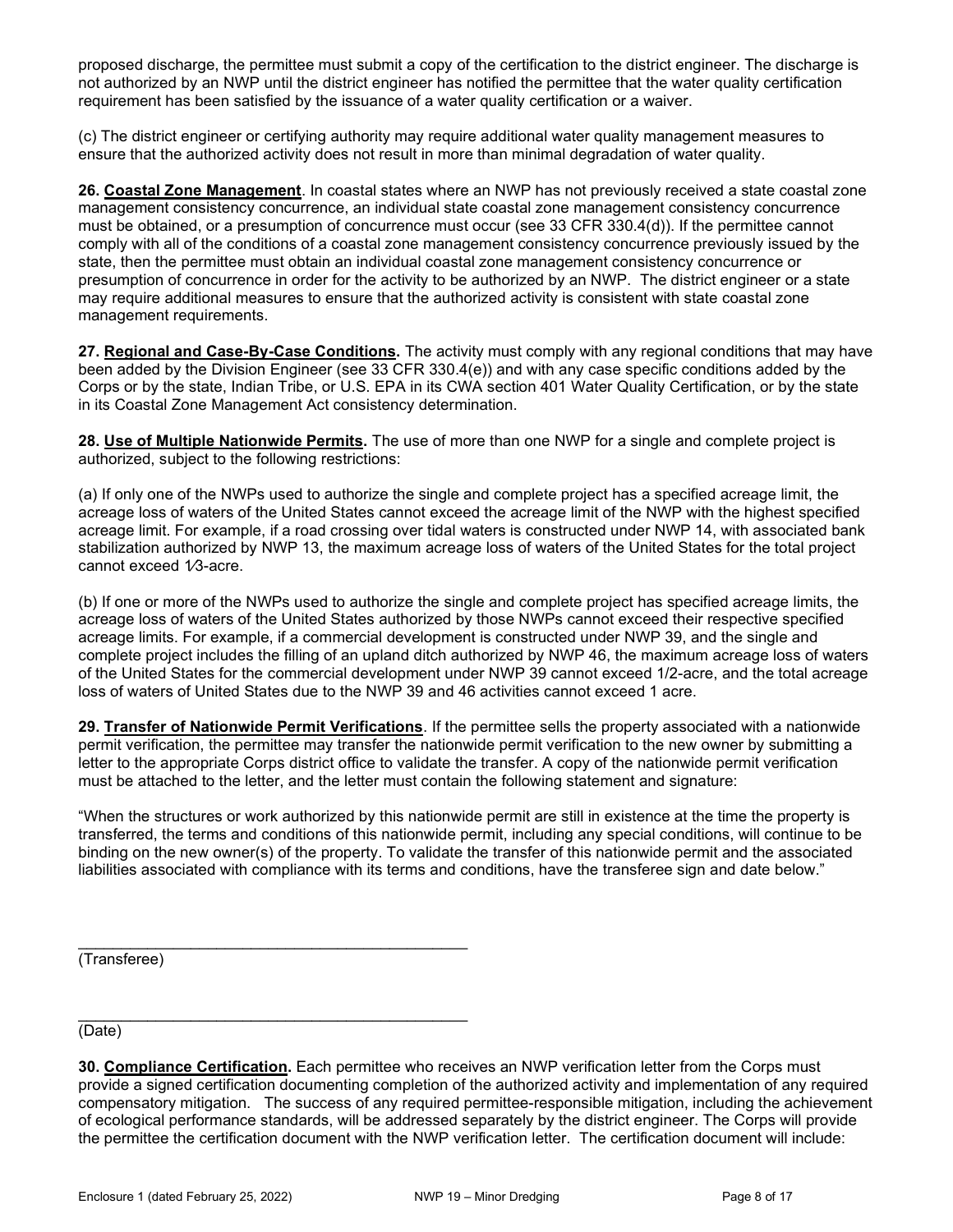(a) A statement that the authorized activity was done in accordance with the NWP authorization, including any general, regional, or activity-specific conditions;

(b) A statement that the implementation of any required compensatory mitigation was completed in accordance with the permit conditions. If credits from a mitigation bank or in-lieu fee program are used to satisfy the compensatory mitigation requirements, the certification must include the documentation required by 33 CFR 332.3(l)(3) to confirm that the permittee secured the appropriate number and resource type of credits; and

(c) The signature of the permittee certifying the completion of the activity and mitigation.

The completed certification document must be submitted to the district engineer within 30 days of completion of the authorized activity or the implementation of any required compensatory mitigation, whichever occurs later.

31. Activities Affecting Structures or Works Built by the United States. If an NWP activity also requires review by, or permission from, the Corps pursuant to 33 U.S.C. 408 because it will alter or temporarily or permanently occupy or use a U.S. Army Corps of Engineers (USACE) federally authorized Civil Works project (a "USACE project"), the prospective permittee must submit a pre-construction notification. See paragraph (b)(10) of general condition 32. An activity that requires section 408 permission and/or review is not authorized by an NWP until the appropriate Corps office issues the section 408 permission or completes its review to alter, occupy, or use the USACE project, and the district engineer issues a written NWP verification.

32. Pre-Construction Notification. (a) Timing. Where required by the terms of the NWP, the prospective permittee must notify the district engineer by submitting a pre-construction notification (PCN) as early as possible. The district engineer must determine if the PCN is complete within 30 calendar days of the date of receipt and, if the PCN is determined to be incomplete, notify the prospective permittee within that 30 day period to request the additional information necessary to make the PCN complete. The request must specify the information needed to make the PCN complete. As a general rule, district engineers will request additional information necessary to make the PCN complete only once. However, if the prospective permittee does not provide all of the requested information, then the district engineer will notify the prospective permittee that the PCN is still incomplete and the PCN review process will not commence until all of the requested information has been received by the district engineer. The prospective permittee shall not begin the activity until either:

(1) He or she is notified in writing by the district engineer that the activity may proceed under the NWP with any special conditions imposed by the district or division engineer; or

(2) 45 calendar days have passed from the district engineer's receipt of the complete PCN and the prospective permittee has not received written notice from the district or division engineer. However, if the permittee was required to notify the Corps pursuant to general condition 18 that listed species or critical habitat might be affected or are in the vicinity of the activity, or to notify the Corps pursuant to general condition 20 that the activity might have the potential to cause effects to historic properties, the permittee cannot begin the activity until receiving written notification from the Corps that there is "no effect" on listed species or "no potential to cause effects" on historic properties, or that any consultation required under Section 7 of the Endangered Species Act (see 33 CFR 330.4(f)) and/or section 106 of the National Historic Preservation Act (see 33 CFR 330.4(g)) has been completed. If the proposed activity requires a written waiver to exceed specified limits of an NWP, the permittee may not begin the activity until the district engineer issues the waiver. If the district or division engineer notifies the permittee in writing that an individual permit is required within 45 calendar days of receipt of a complete PCN, the permittee cannot begin the activity until an individual permit has been obtained. Subsequently, the permittee's right to proceed under the NWP may be modified, suspended, or revoked only in accordance with the procedure set forth in 33 CFR 330.5(d)(2).

(b) Contents of Pre-Construction Notification: The PCN must be in writing and include the following information:

(1) Name, address and telephone numbers of the prospective permittee;

(2) Location of the proposed activity;

(3) Identify the specific NWP or NWP(s) the prospective permittee wants to use to authorize the proposed activity;

(4) (i) A description of the proposed activity; the activity's purpose; direct and indirect adverse environmental effects the activity would cause, including the anticipated amount of loss of wetlands, other special aquatic sites, and other waters expected to result from the NWP activity, in acres, linear feet, or other appropriate unit of measure; a description of any proposed mitigation measures intended to reduce the adverse environmental effects caused by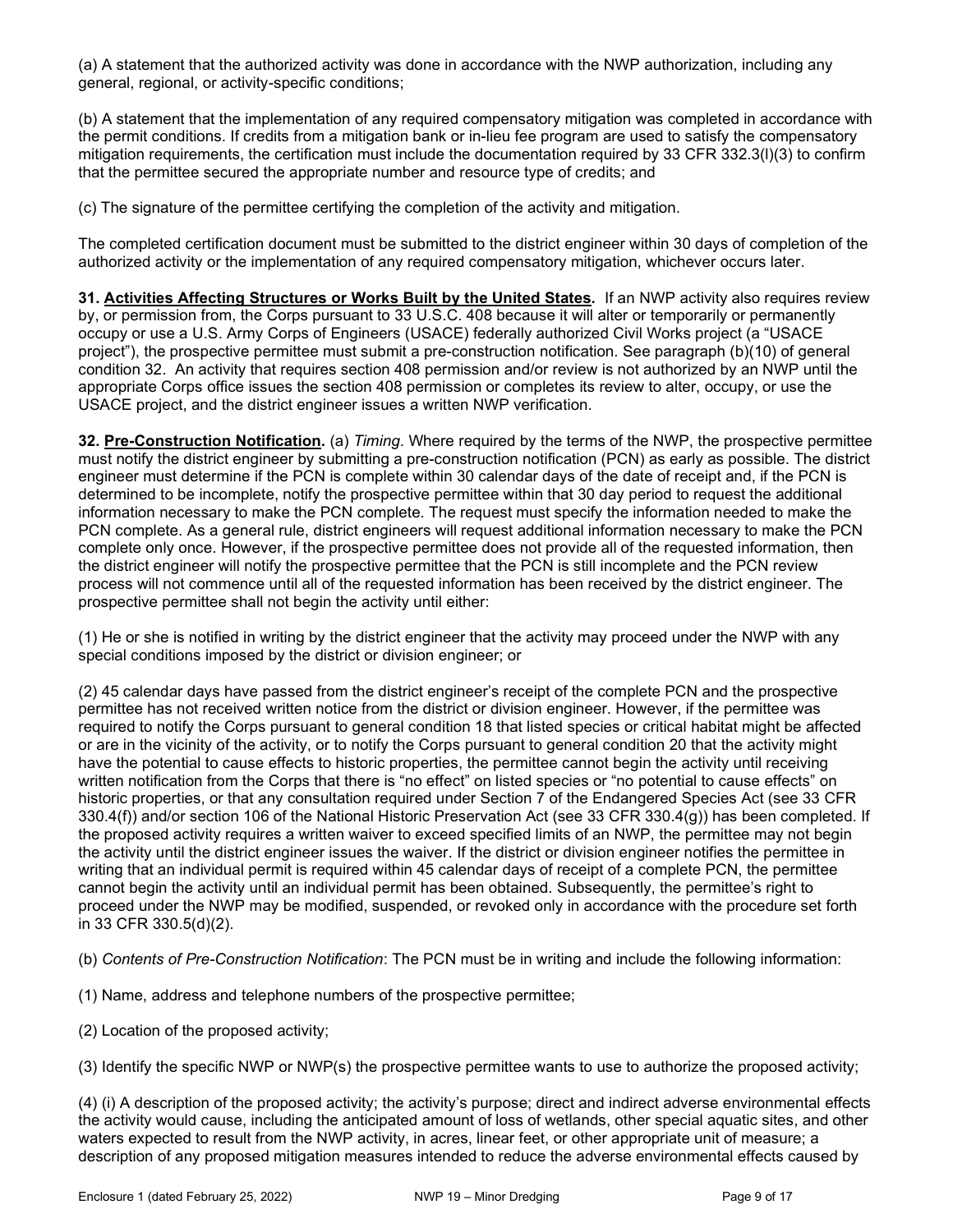the proposed activity; and any other NWP(s), regional general permit(s), or individual permit(s) used or intended to be used to authorize any part of the proposed project or any related activity, including other separate and distant crossings for linear projects that require Department of the Army authorization but do not require pre-construction notification. The description of the proposed activity and any proposed mitigation measures should be sufficiently detailed to allow the district engineer to determine that the adverse environmental effects of the activity will be no more than minimal and to determine the need for compensatory mitigation or other mitigation measures.

(ii) For linear projects where one or more single and complete crossings require pre-construction notification, the PCN must include the quantity of anticipated losses of wetlands, other special aquatic sites, and other waters for each single and complete crossing of those wetlands, other special aquatic sites, and other waters (including those single and complete crossings authorized by an NWP but do not require PCNs). This information will be used by the district engineer to evaluate the cumulative adverse environmental effects of the proposed linear project, and does not change those non-PCN NWP activities into NWP PCNs.

(iii) Sketches should be provided when necessary to show that the activity complies with the terms of the NWP. (Sketches usually clarify the activity and when provided results in a quicker decision. Sketches should contain sufficient detail to provide an illustrative description of the proposed activity (e.g., a conceptual plan), but do not need to be detailed engineering plans);

(5) The PCN must include a delineation of wetlands, other special aquatic sites, and other waters, such as lakes and ponds, and perennial and intermittent streams, on the project site. Wetland delineations must be prepared in accordance with the current method required by the Corps. The permittee may ask the Corps to delineate the special aquatic sites and other waters on the project site, but there may be a delay if the Corps does the delineation, especially if the project site is large or contains many wetlands, other special aquatic sites, and other waters. Furthermore, the 45-day period will not start until the delineation has been submitted to or completed by the Corps, as appropriate;

(6) If the proposed activity will result in the loss of greater than 1/10-acre of wetlands or 3/100-acre of stream bed and a PCN is required, the prospective permittee must submit a statement describing how the mitigation requirement will be satisfied, or explaining why the adverse environmental effects are no more than minimal and why compensatory mitigation should not be required. As an alternative, the prospective permittee may submit a conceptual or detailed mitigation plan.

(7) For non-federal permittees, if any listed species (or species proposed for listing) or designated critical habitat (or critical habitat proposed for such designation) might be affected or is in the vicinity of the activity, or if the activity is located in designated critical habitat (or critical habitat proposed for such designation), the PCN must include the name(s) of those endangered or threatened species (or species proposed for listing) that might be affected by the proposed activity or utilize the designated critical habitat (or critical habitat proposed for such designation) that might be affected by the proposed activity. For NWP activities that require pre-construction notification, Federal permittees must provide documentation demonstrating compliance with the Endangered Species Act;

(8) For non-federal permittees, if the NWP activity might have the potential to cause effects to a historic property listed on, determined to be eligible for listing on, or potentially eligible for listing on, the National Register of Historic Places, the PCN must state which historic property might have the potential to be affected by the proposed activity or include a vicinity map indicating the location of the historic property. For NWP activities that require preconstruction notification, Federal permittees must provide documentation demonstrating compliance with section 106 of the National Historic Preservation Act;

(9) For an activity that will occur in a component of the National Wild and Scenic River System, or in a river officially designated by Congress as a "study river" for possible inclusion in the system while the river is in an official study status, the PCN must identify the Wild and Scenic River or the "study river" (see general condition 16); and

(10) For an NWP activity that requires permission from, or review by, the Corps pursuant to 33 U.S.C. 408 because it will alter or temporarily or permanently occupy or use a U.S. Army Corps of Engineers federally authorized civil works project, the pre-construction notification must include a statement confirming that the project proponent has submitted a written request for section 408 permission from, or review by, the Corps office having jurisdiction over that USACE project.

(c) Form of Pre-Construction Notification: The nationwide permit pre-construction notification form (Form ENG 6082) should be used for NWP PCNs. A letter containing the required information may also be used. Applicants may provide electronic files of PCNs and supporting materials if the district engineer has established tools and procedures for electronic submittals.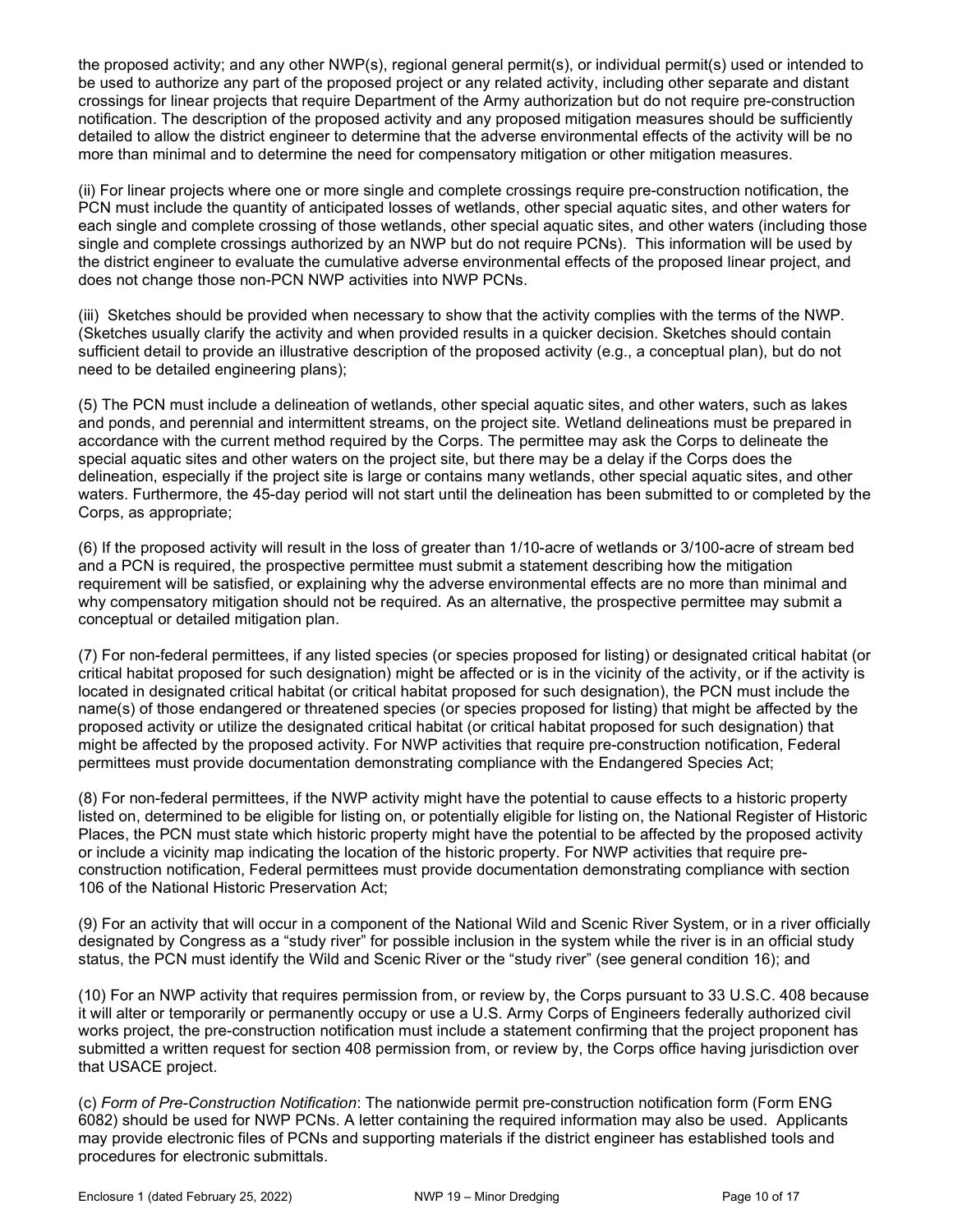(d) Agency Coordination: (1) The district engineer will consider any comments from Federal and state agencies concerning the proposed activity's compliance with the terms and conditions of the NWPs and the need for mitigation to reduce the activity's adverse environmental effects so that they are no more than minimal.

(2) Agency coordination is required for: (i) all NWP activities that require pre-construction notification and result in the loss of greater than 1/2-acre of waters of the United States; (ii) NWP 13 activities in excess of 500 linear feet, fills greater than one cubic yard per running foot, or involve discharges of dredged or fill material into special aquatic sites; and (iii) NWP 54 activities in excess of 500 linear feet, or that extend into the waterbody more than 30 feet from the mean low water line in tidal waters or the ordinary high water mark in the Great Lakes.

(3) When agency coordination is required, the district engineer will immediately provide (e.g., via e-mail, facsimile transmission, overnight mail, or other expeditious manner) a copy of the complete PCN to the appropriate Federal or state offices (FWS, state natural resource or water quality agency, EPA, and, if appropriate, the NMFS). With the exception of NWP 37, these agencies will have 10 calendar days from the date the material is transmitted to notify the district engineer via telephone, facsimile transmission, or e-mail that they intend to provide substantive, sitespecific comments. The comments must explain why the agency believes the adverse environmental effects will be more than minimal. If so contacted by an agency, the district engineer will wait an additional 15 calendar days before making a decision on the pre-construction notification. The district engineer will fully consider agency comments received within the specified time frame concerning the proposed activity's compliance with the terms and conditions of the NWPs, including the need for mitigation to ensure that the net adverse environmental effects of the proposed activity are no more than minimal. The district engineer will provide no response to the resource agency, except as provided below. The district engineer will indicate in the administrative record associated with each pre-construction notification that the resource agencies' concerns were considered. For NWP 37, the emergency watershed protection and rehabilitation activity may proceed immediately in cases where there is an unacceptable hazard to life or a significant loss of property or economic hardship will occur. The district engineer will consider any comments received to decide whether the NWP 37 authorization should be modified, suspended, or revoked in accordance with the procedures at 33 CFR 330.5.

(4) In cases of where the prospective permittee is not a Federal agency, the district engineer will provide a response to NMFS within 30 calendar days of receipt of any Essential Fish Habitat conservation recommendations, as required by section 305(b)(4)(B) of the Magnuson-Stevens Fishery Conservation and Management Act.

(5) Applicants are encouraged to provide the Corps with either electronic files or multiple copies of pre-construction notifications to expedite agency coordination.

# D. District Engineer's Decision

1. In reviewing the PCN for the proposed activity, the district engineer will determine whether the activity authorized by the NWP will result in more than minimal individual or cumulative adverse environmental effects or may be contrary to the public interest. If a project proponent requests authorization by a specific NWP, the district engineer should issue the NWP verification for that activity if it meets the terms and conditions of that NWP, unless he or she determines, after considering mitigation, that the proposed activity will result in more than minimal individual and cumulative adverse effects on the aquatic environment and other aspects of the public interest and exercises discretionary authority to require an individual permit for the proposed activity. For a linear project, this determination will include an evaluation of the single and complete crossings of waters of the United States that require PCNs to determine whether they individually satisfy the terms and conditions of the NWP(s), as well as the cumulative effects caused by all of the crossings of waters of the United States authorized by an NWP. If an applicant requests a waiver of an applicable limit, as provided for in NWPs 13, 36, or 54, the district engineer will only grant the waiver upon a written determination that the NWP activity will result in only minimal individual and cumulative adverse environmental effects.

2. When making minimal adverse environmental effects determinations the district engineer will consider the direct and indirect effects caused by the NWP activity. He or she will also consider the cumulative adverse environmental effects caused by activities authorized by an NWP and whether those cumulative adverse environmental effects are no more than minimal. The district engineer will also consider site specific factors, such as the environmental setting in the vicinity of the NWP activity, the type of resource that will be affected by the NWP activity, the functions provided by the aquatic resources that will be affected by the NWP activity, the degree or magnitude to which the aquatic resources perform those functions, the extent that aquatic resource functions will be lost as a result of the NWP activity (e.g., partial or complete loss), the duration of the adverse effects (temporary or permanent), the importance of the aquatic resource functions to the region (e.g., watershed or ecoregion), and mitigation required by the district engineer. If an appropriate functional or condition assessment method is available and practicable to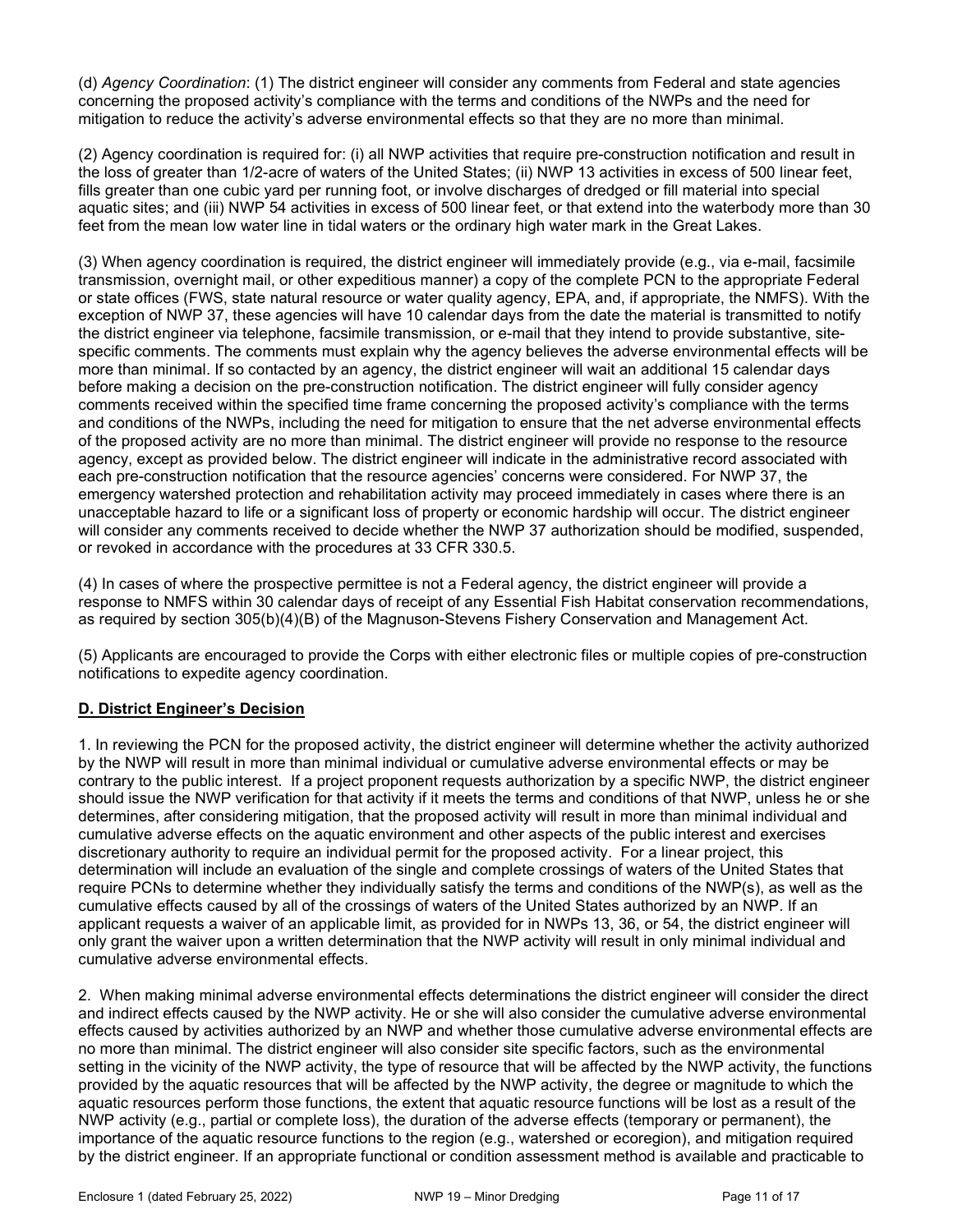use, that assessment method may be used by the district engineer to assist in the minimal adverse environmental effects determination. The district engineer may add case-specific special conditions to the NWP authorization to address site-specific environmental concerns.

3. If the proposed activity requires a PCN and will result in a loss of greater than 1/10-acre of wetlands or 3/100 acre of stream bed, the prospective permittee should submit a mitigation proposal with the PCN. Applicants may also propose compensatory mitigation for NWP activities with smaller impacts, or for impacts to other types of waters. The district engineer will consider any proposed compensatory mitigation or other mitigation measures the applicant has included in the proposal in determining whether the net adverse environmental effects of the proposed activity are no more than minimal. The compensatory mitigation proposal may be either conceptual or detailed. If the district engineer determines that the activity complies with the terms and conditions of the NWP and that the adverse environmental effects are no more than minimal, after considering mitigation, the district engineer will notify the permittee and include any activity-specific conditions in the NWP verification the district engineer deems necessary. Conditions for compensatory mitigation requirements must comply with the appropriate provisions at 33 CFR 332.3(k). The district engineer must approve the final mitigation plan before the permittee commences work in waters of the United States, unless the district engineer determines that prior approval of the final mitigation plan is not practicable or not necessary to ensure timely completion of the required compensatory mitigation. If the prospective permittee elects to submit a compensatory mitigation plan with the PCN, the district engineer will expeditiously review the proposed compensatory mitigation plan. The district engineer must review the proposed compensatory mitigation plan within 45 calendar days of receiving a complete PCN and determine whether the proposed mitigation would ensure that the NWP activity results in no more than minimal adverse environmental effects. If the net adverse environmental effects of the NWP activity (after consideration of the mitigation proposal) are determined by the district engineer to be no more than minimal, the district engineer will provide a timely written response to the applicant. The response will state that the NWP activity can proceed under the terms and conditions of the NWP, including any activity-specific conditions added to the NWP authorization by the district engineer.

4. If the district engineer determines that the adverse environmental effects of the proposed activity are more than minimal, then the district engineer will notify the applicant either: (a) that the activity does not qualify for authorization under the NWP and instruct the applicant on the procedures to seek authorization under an individual permit; (b) that the activity is authorized under the NWP subject to the applicant's submission of a mitigation plan that would reduce the adverse environmental effects so that they are no more than minimal; or (c) that the activity is authorized under the NWP with specific modifications or conditions. Where the district engineer determines that mitigation is required to ensure no more than minimal adverse environmental effects, the activity will be authorized within the 45-day PCN period (unless additional time is required to comply with general conditions 18, 20, and/or 31), with activity-specific conditions that state the mitigation requirements. The authorization will include the necessary conceptual or detailed mitigation plan or a requirement that the applicant submit a mitigation plan that would reduce the adverse environmental effects so that they are no more than minimal. When compensatory mitigation is required, no work in waters of the United States may occur until the district engineer has approved a specific mitigation plan or has determined that prior approval of a final mitigation plan is not practicable or not necessary to ensure timely completion of the required compensatory mitigation.

# E. Further Information

1. District engineers have authority to determine if an activity complies with the terms and conditions of an NWP.

2. NWPs do not obviate the need to obtain other federal, state, or local permits, approvals, or authorizations required by law.

- 3. NWPs do not grant any property rights or exclusive privileges.
- 4. NWPs do not authorize any injury to the property or rights of others.
- 5. NWPs do not authorize interference with any existing or proposed Federal project (see general condition 31).

# F. Nationwide Permit Definitions

Best management practices (BMPs): Policies, practices, procedures, or structures implemented to mitigate the adverse environmental effects on surface water quality resulting from development. BMPs are categorized as structural or non-structural.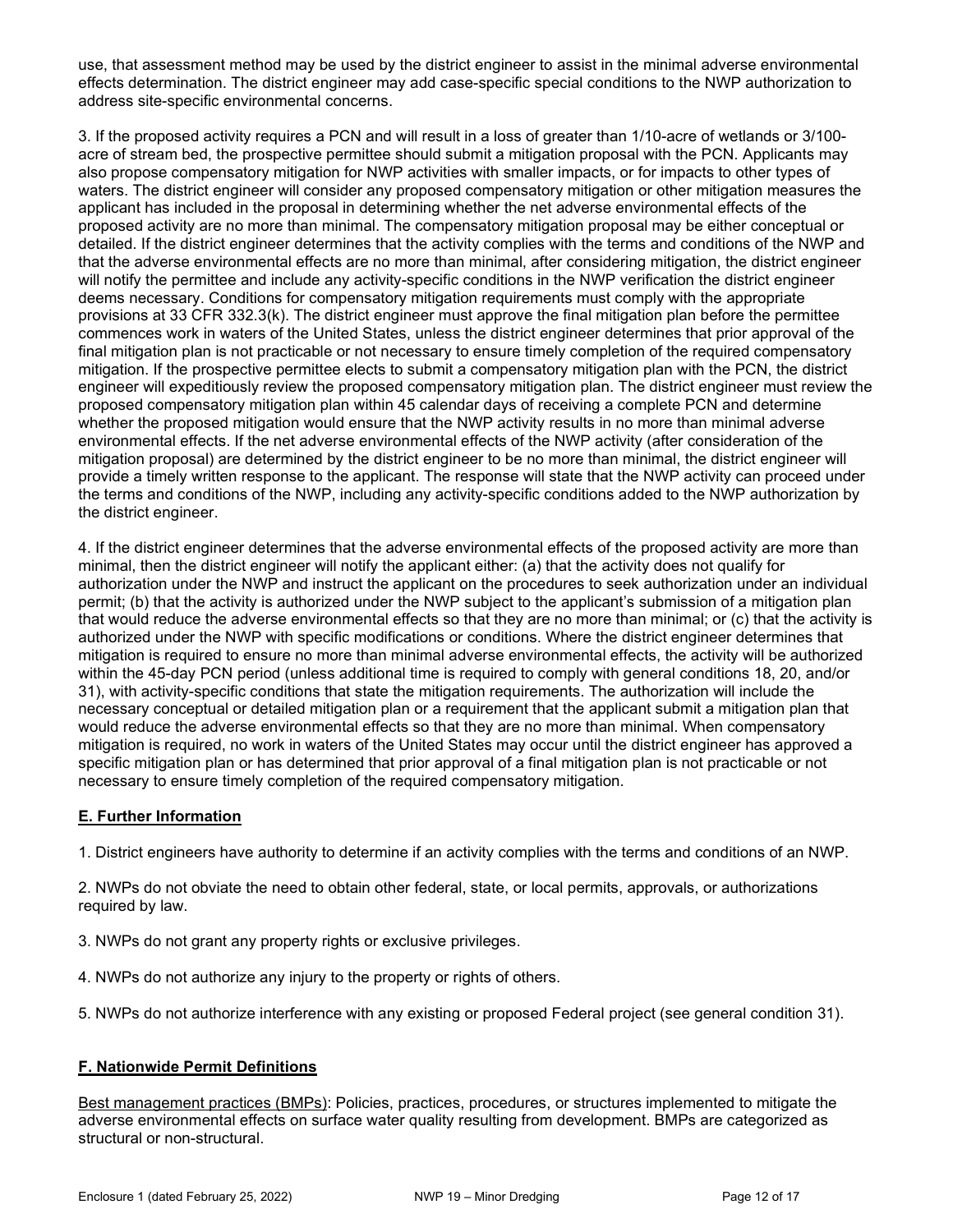Compensatory mitigation: The restoration (re-establishment or rehabilitation), establishment (creation), enhancement, and/or in certain circumstances preservation of aquatic resources for the purposes of offsetting unavoidable adverse impacts which remain after all appropriate and practicable avoidance and minimization has been achieved.

Currently serviceable: Useable as is or with some maintenance, but not so degraded as to essentially require reconstruction.

Direct effects: Effects that are caused by the activity and occur at the same time and place.

Discharge: The term "discharge" means any discharge of dredged or fill material into waters of the United States.

Ecological reference: A model used to plan and design an aquatic habitat and riparian area restoration, enhancement, or establishment activity under NWP 27. An ecological reference may be based on the structure, functions, and dynamics of an aquatic habitat type or a riparian area type that currently exists in the region where the proposed NWP 27 activity is located. Alternatively, an ecological reference may be based on a conceptual model for the aquatic habitat type or riparian area type to be restored, enhanced, or established as a result of the proposed NWP 27 activity. An ecological reference takes into account the range of variation of the aquatic habitat type or riparian area type in the region.

Enhancement: The manipulation of the physical, chemical, or biological characteristics of an aquatic resource to heighten, intensify, or improve a specific aquatic resource function(s). Enhancement results in the gain of selected aquatic resource function(s), but may also lead to a decline in other aquatic resource function(s). Enhancement does not result in a gain in aquatic resource area.

Establishment (creation): The manipulation of the physical, chemical, or biological characteristics present to develop an aquatic resource that did not previously exist at an upland site. Establishment results in a gain in aquatic resource area.

High Tide Line: The line of intersection of the land with the water's surface at the maximum height reached by a rising tide. The high tide line may be determined, in the absence of actual data, by a line of oil or scum along shore objects, a more or less continuous deposit of fine shell or debris on the foreshore or berm, other physical markings or characteristics, vegetation lines, tidal gages, or other suitable means that delineate the general height reached by a rising tide. The line encompasses spring high tides and other high tides that occur with periodic frequency but does not include storm surges in which there is a departure from the normal or predicted reach of the tide due to the piling up of water against a coast by strong winds such as those accompanying a hurricane or other intense storm.

Historic Property: Any prehistoric or historic district, site (including archaeological site), building, structure, or other object included in, or eligible for inclusion in, the National Register of Historic Places maintained by the Secretary of the Interior. This term includes artifacts, records, and remains that are related to and located within such properties. The term includes properties of traditional religious and cultural importance to an Indian tribe or Native Hawaiian organization and that meet the National Register criteria (36 CFR part 60).

Independent utility: A test to determine what constitutes a single and complete non-linear project in the Corps Regulatory Program. A project is considered to have independent utility if it would be constructed absent the construction of other projects in the project area. Portions of a multi-phase project that depend upon other phases of the project do not have independent utility. Phases of a project that would be constructed even if the other phases were not built can be considered as separate single and complete projects with independent utility.

Indirect effects: Effects that are caused by the activity and are later in time or farther removed in distance, but are still reasonably foreseeable.

Loss of waters of the United States: Waters of the United States that are permanently adversely affected by filling, flooding, excavation, or drainage because of the regulated activity. The loss of stream bed includes the acres of stream bed that are permanently adversely affected by filling or excavation because of the regulated activity. Permanent adverse effects include permanent discharges of dredged or fill material that change an aquatic area to dry land, increase the bottom elevation of a waterbody, or change the use of a waterbody. The acreage of loss of waters of the United States is a threshold measurement of the impact to jurisdictional waters or wetlands for determining whether a project may qualify for an NWP; it is not a net threshold that is calculated after considering compensatory mitigation that may be used to offset losses of aquatic functions and services. Waters of the United States temporarily filled, flooded, excavated, or drained, but restored to pre-construction contours and elevations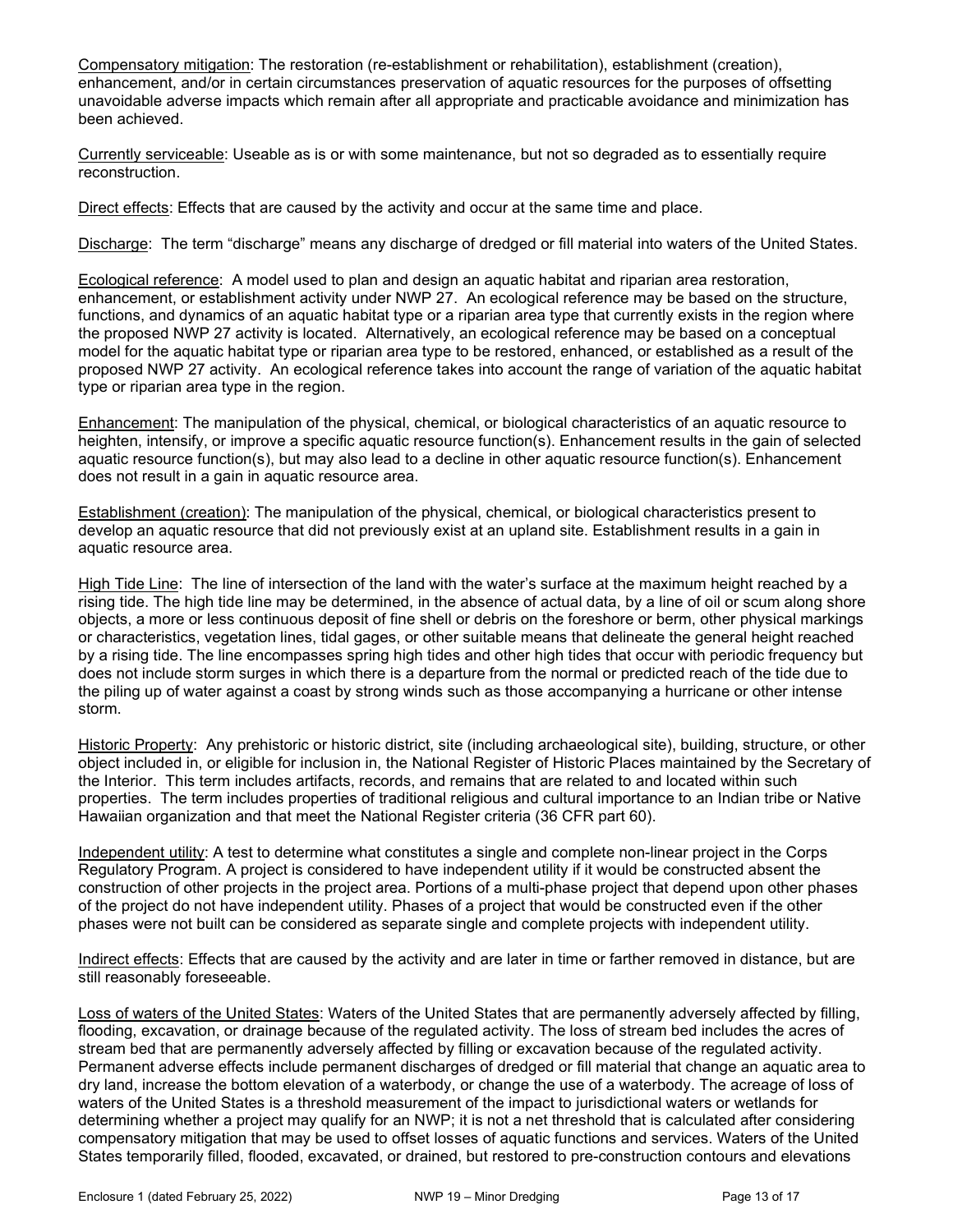after construction, are not included in the measurement of loss of waters of the United States. Impacts resulting from activities that do not require Department of the Army authorization, such as activities eligible for exemptions under section 404(f) of the Clean Water Act, are not considered when calculating the loss of waters of the United States.

Navigable waters: Waters subject to section 10 of the Rivers and Harbors Act of 1899. These waters are defined at 33 CFR part 329.

Non-tidal wetland: A non-tidal wetland is a wetland that is not subject to the ebb and flow of tidal waters. Non-tidal wetlands contiguous to tidal waters are located landward of the high tide line (i.e., spring high tide line).

Open water: For purposes of the NWPs, an open water is any area that in a year with normal patterns of precipitation has water flowing or standing above ground to the extent that an ordinary high water mark can be determined. Aquatic vegetation within the area of flowing or standing water is either non-emergent, sparse, or absent. Vegetated shallows are considered to be open waters. Examples of "open waters" include rivers, streams, lakes, and ponds.

Ordinary High Water Mark: The term ordinary high water mark means that line on the shore established by the fluctuations of water and indicated by physical characteristics such as a clear, natural line impressed on the bank, shelving, changes in the character of soil, destruction of terrestrial vegetation, the presence of litter and debris, or other appropriate means that consider the characteristics of the surrounding areas.

Perennial stream: A perennial stream has surface water flowing continuously year-round during a typical year.

Practicable: Available and capable of being done after taking into consideration cost, existing technology, and logistics in light of overall project purposes.

Pre-construction notification: A request submitted by the project proponent to the Corps for confirmation that a particular activity is authorized by nationwide permit. The request may be a permit application, letter, or similar document that includes information about the proposed work and its anticipated environmental effects. Preconstruction notification may be required by the terms and conditions of a nationwide permit, or by regional conditions. A pre-construction notification may be voluntarily submitted in cases where pre-construction notification is not required and the project proponent wants confirmation that the activity is authorized by nationwide permit.

Preservation: The removal of a threat to, or preventing the decline of, aquatic resources by an action in or near those aquatic resources. This term includes activities commonly associated with the protection and maintenance of aquatic resources through the implementation of appropriate legal and physical mechanisms. Preservation does not result in a gain of aquatic resource area or functions.

Re-establishment: The manipulation of the physical, chemical, or biological characteristics of a site with the goal of returning natural/historic functions to a former aquatic resource. Re-establishment results in rebuilding a former aquatic resource and results in a gain in aquatic resource area and functions.

Rehabilitation: The manipulation of the physical, chemical, or biological characteristics of a site with the goal of repairing natural/historic functions to a degraded aquatic resource. Rehabilitation results in a gain in aquatic resource function, but does not result in a gain in aquatic resource area.

Restoration: The manipulation of the physical, chemical, or biological characteristics of a site with the goal of returning natural/historic functions to a former or degraded aquatic resource. For the purpose of tracking net gains in aquatic resource area, restoration is divided into two categories: re-establishment and rehabilitation.

Riffle and pool complex: Riffle and pool complexes are special aquatic sites under the 404(b)(1) Guidelines. Riffle and pool complexes sometimes characterize steep gradient sections of streams. Such stream sections are recognizable by their hydraulic characteristics. The rapid movement of water over a course substrate in riffles results in a rough flow, a turbulent surface, and high dissolved oxygen levels in the water. Pools are deeper areas associated with riffles. A slower stream velocity, a streaming flow, a smooth surface, and a finer substrate characterize pools.

Riparian areas: Riparian areas are lands next to streams, lakes, and estuarine-marine shorelines. Riparian areas are transitional between terrestrial and aquatic ecosystems, through which surface and subsurface hydrology connects riverine, lacustrine, estuarine, and marine waters with their adjacent wetlands, non-wetland waters, or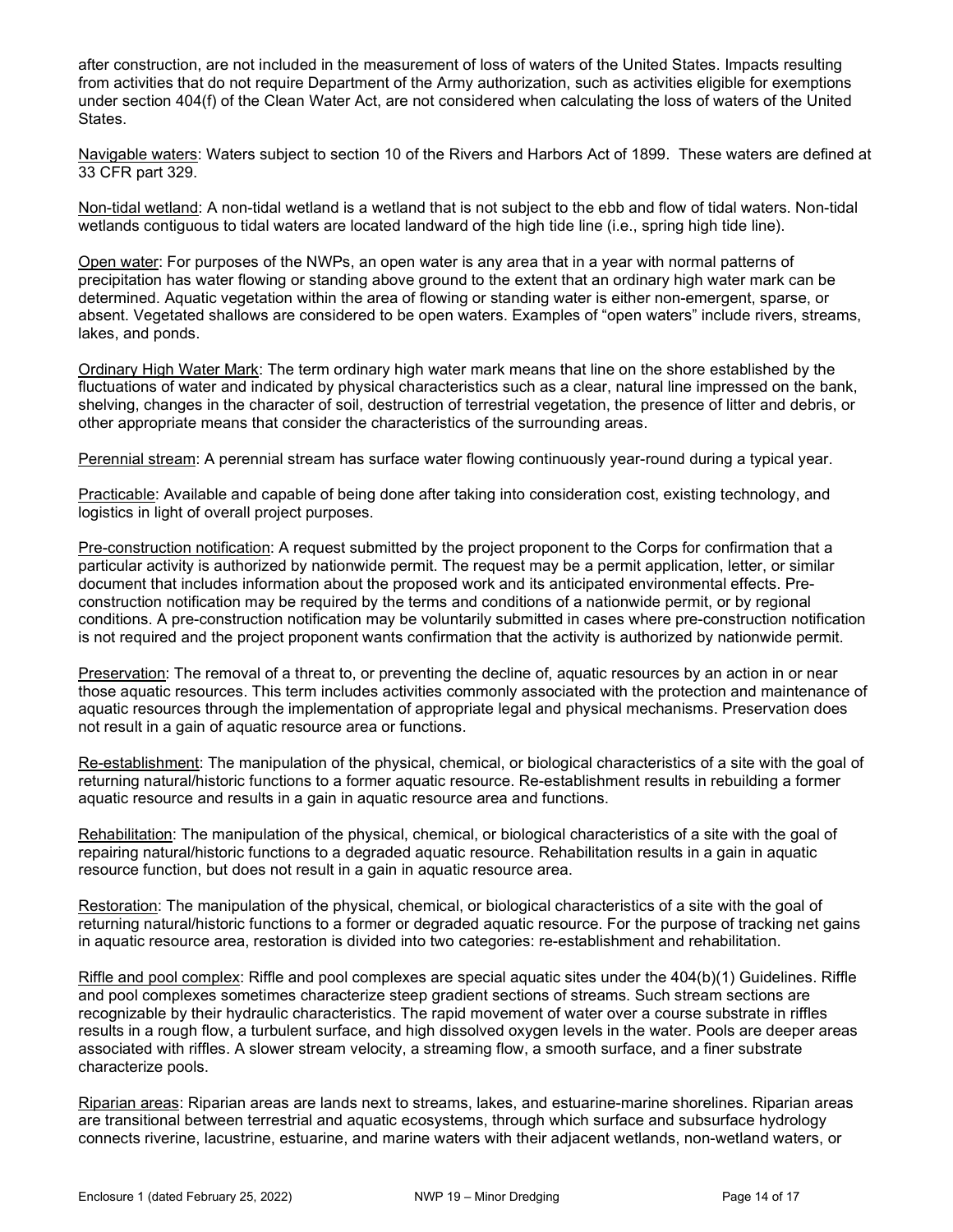uplands. Riparian areas provide a variety of ecological functions and services and help improve or maintain local water quality. (See general condition 23.)

Shellfish seeding: The placement of shellfish seed and/or suitable substrate to increase shellfish production. Shellfish seed consists of immature individual shellfish or individual shellfish attached to shells or shell fragments (i.e., spat on shell). Suitable substrate may consist of shellfish shells, shell fragments, or other appropriate materials placed into waters for shellfish habitat.

Single and complete linear project: A linear project is a project constructed for the purpose of getting people, goods, or services from a point of origin to a terminal point, which often involves multiple crossings of one or more waterbodies at separate and distant locations. The term "single and complete project" is defined as that portion of the total linear project proposed or accomplished by one owner/developer or partnership or other association of owners/developers that includes all crossings of a single water of the United States (i.e., a single waterbody) at a specific location. For linear projects crossing a single or multiple waterbodies several times at separate and distant locations, each crossing is considered a single and complete project for purposes of NWP authorization. However, individual channels in a braided stream or river, or individual arms of a large, irregularly shaped wetland or lake, etc., are not separate waterbodies, and crossings of such features cannot be considered separately.

Single and complete non-linear project: For non-linear projects, the term "single and complete project" is defined at 33 CFR 330.2(i) as the total project proposed or accomplished by one owner/developer or partnership or other association of owners/developers. A single and complete non-linear project must have independent utility (see definition of "independent utility"). Single and complete non-linear projects may not be "piecemealed" to avoid the limits in an NWP authorization.

Stormwater management: Stormwater management is the mechanism for controlling stormwater runoff for the purposes of reducing downstream erosion, water quality degradation, and flooding and mitigating the adverse effects of changes in land use on the aquatic environment.

Stormwater management facilities: Stormwater management facilities are those facilities, including but not limited to, stormwater retention and detention ponds and best management practices, which retain water for a period of time to control runoff and/or improve the quality (i.e., by reducing the concentration of nutrients, sediments, hazardous substances and other pollutants) of stormwater runoff.

Stream bed: The substrate of the stream channel between the ordinary high water marks. The substrate may be bedrock or inorganic particles that range in size from clay to boulders. Wetlands contiguous to the stream bed, but outside of the ordinary high water marks, are not considered part of the stream bed.

Stream channelization: The manipulation of a stream's course, condition, capacity, or location that causes more than minimal interruption of normal stream processes. A channelized jurisdictional stream remains a water of the United States.

Structure: An object that is arranged in a definite pattern of organization. Examples of structures include, without limitation, any pier, boat dock, boat ramp, wharf, dolphin, weir, boom, breakwater, bulkhead, revetment, riprap, jetty, artificial island, artificial reef, permanent mooring structure, power transmission line, permanently moored floating vessel, piling, aid to navigation, or any other manmade obstacle or obstruction.

Tidal wetland: A tidal wetland is a jurisdictional wetland that is inundated by tidal waters. Tidal waters rise and fall in a predictable and measurable rhythm or cycle due to the gravitational pulls of the moon and sun. Tidal waters end where the rise and fall of the water surface can no longer be practically measured in a predictable rhythm due to masking by other waters, wind, or other effects. Tidal wetlands are located channelward of the high tide line.

Tribal lands: Any lands title to which is either: 1) held in trust by the United States for the benefit of any Indian tribe or individual; or 2) held by any Indian tribe or individual subject to restrictions by the United States against alienation.

Tribal rights: Those rights legally accruing to a tribe or tribes by virtue of inherent sovereign authority, unextinguished aboriginal title, treaty, statute, judicial decisions, executive order or agreement, and that give rise to legally enforceable remedies.

Vegetated shallows: Vegetated shallows are special aquatic sites under the 404(b)(1) Guidelines. They are areas that are permanently inundated and under normal circumstances have rooted aquatic vegetation, such as seagrasses in marine and estuarine systems and a variety of vascular rooted plants in freshwater systems.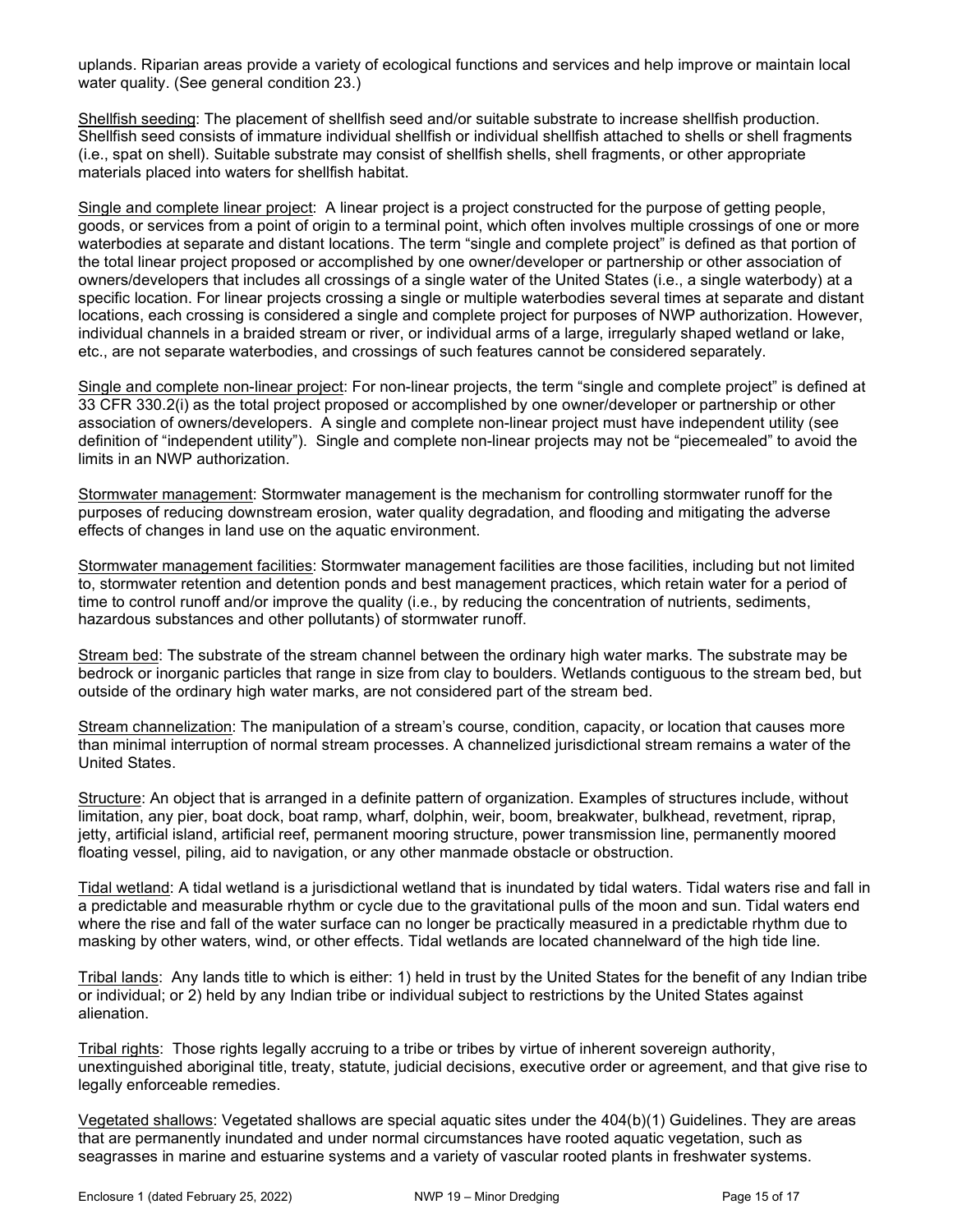Waterbody: For purposes of the NWPs, a waterbody is a "water of the United States." If a wetland is adjacent to a waterbody determined to be a water of the United States, that waterbody and any adjacent wetlands are considered together as a single aquatic unit (see 33 CFR 328.4(c)(2)).

### G. Nationwide Permit Regional Conditions (Arizona)

- 1. The permittee shall submit a pre-construction notification (PCN) for all 2021 NWPs, in accordance with General Condition 32, in the following circumstances:
	- a. Activities that would result in a loss\* of waters of the United States within all perennial and intermittent waterbodies and special aquatic sites. (Refer to Regional Condition 2 for restrictions in special aquatic sites within the state of Arizona.)
	- b. Activities resulting in a discharge of dredged or fill material in waters of the U.S. on Tribal Lands\*\*;
	- c. All waterbodies designated by the Arizona Department of Environmental Quality as Outstanding Arizona Waters (OAWs), within 1600 meters (or 1 mile) upstream and/or 800 meters (1/2 mile) downstream of a designated OAW, and on tributaries to OAWs within 1600 meters of the OAW (see http://www.azdeq.gov/index.html).
	- d. All waterbodies designated by the Arizona Department of Environmental Quality as 303(d)-impaired surface waters, within 1600 meters (or 1 mile) upstream and/or 800 meters (1/2 mile) downstream of a designated impaired surface water, and on tributaries to impaired waters within 1600 meters of the impaired water (see http://www.azdeq.gov/index.html).
- 2. All 2021 NWPs are revoked in the state of Arizona for activities in wetlands, mudflats, vegetated shallows, or riffle and pool complexes, as defined at 40 CFR Part 230.40-45, resulting in a loss\* of waters of the United States greater than 0.10 acre.

\* "Loss" means waters of the United States that are permanently adversely affected by filling, flooding, excavation, or drainage because of the regulated activity.

\*\*"Tribal Lands" refers to any lands title to which is either: 1) held in trust by the United States for the benefit of any Indian tribe or individual; or 2) held by any Indian tribe or individual subject to restrictions by the United States against alienation.

NOTE: Regional Conditions on the Navajo Nation may be found at

https://www.spa.usace.army.mil/Portals/16/docs/civilworks/regulatory/publicnotices/Navajo%20Nation/2021%20NW P%20Reissuance\_Final%20Public%20Notice\_Navajo%20Nation.pdf?ver=Y05br0Ih59RLEwptpfmJOA%3d%3d.

#### H. 401 Water Quality Certification (401 WQC)

 A 401 WQC is mandatory for any activity that requires a Clean Water Act Section 404 permit. A 401 WQC is required prior to discharging any dredged or fill material into a water of the United States. Only one of the following 401 WQCs listed below will apply to your project. The geographical location of your project will determine which 401 WQC is applicable. The 401 WQCs issued for this NWP will remain in effect through March 14, 2026.

 On all "Non-Tribal Lands", lands that are not part of federally recognized Indian Reservation, the Arizona Department of Environmental Quality (ADEQ) is the agency responsible for issuing the 401 WQC.

 On all "Tribal Lands", lands that are part of a federally recognized Indian Reservation, the U.S. Environmental Protection Agency (EPA) is responsible for issuing the 401 WQC except where EPA has delegated the 401 WQC authority.

 If "Individual Certification" is required you must apply for, receive, and comply with the 401 WQC issued by ADEQ, EPA, or the appropriate Tribe.

#### Non-tribal Lands - 401 ADEQ WQCs\*

Arizona Department of Environmental Quality Certified for all projects, except ADEQ